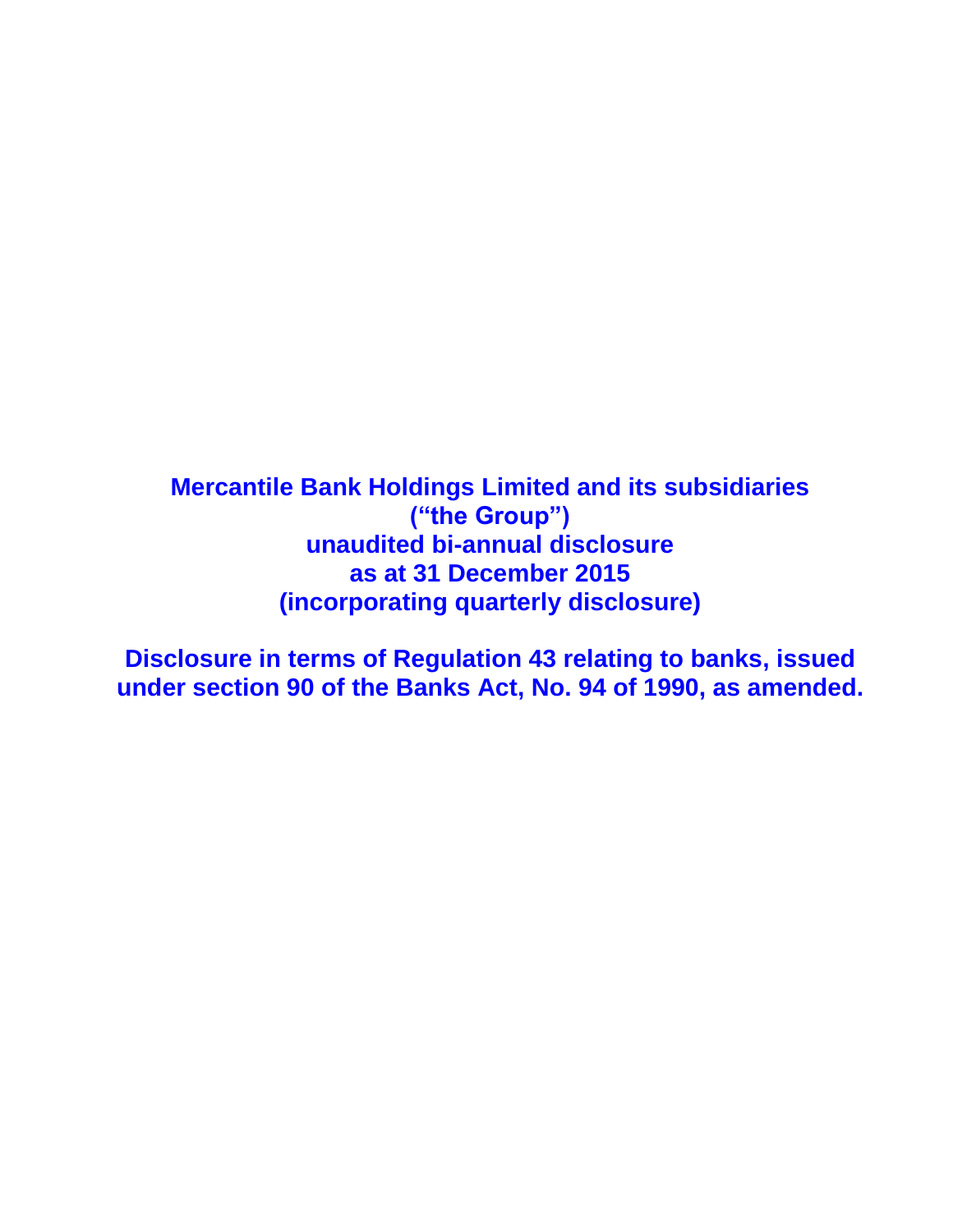#### **1. Basis of compilation**

The following information is compiled in terms of Regulation 43 relating to banks, issued under section 90 of the Banks Act, No.94 of 1990 (as amended) ("the Regulations"), which incorporates the Basel 3 Pillar Three requirements on market discipline.

All disclosures presented below are consistent with those disclosed in terms of International Financial Reporting Standards ("IFRS"), unless otherwise stated. In the main, differences between IFRS and information disclosed in terms of the Regulations relate to the definition of capital and the calculation and measurement thereof.

These disclosures have been prepared in compliance with the Group's disclosure policy.

#### **2. Scope of reporting**

This report covers the consolidated results of Mercantile Bank Holdings Limited and its subsidiaries ("the Group") for the year ending 31 December 2015.

Mercantile Bank Holdings Limited is a registered bank-controlling and investment-holding company. Its 100% holding company is Caixa Geral de Depósitos S.A. ("CGD"), a company registered in Portugal.

The consolidated approach adopted for accounting purposes is consistent with the approach adopted for regulatory purposes. The descriptions and details of the consolidated entities within the Group are as follows:

|                                        | <b>Effective</b> | <b>Nature of</b>                | <b>Fully</b> |
|----------------------------------------|------------------|---------------------------------|--------------|
|                                        | holding          | <b>business</b>                 | consolidated |
|                                        | %                |                                 |              |
| <b>Company name</b>                    |                  |                                 |              |
| <b>Mercantile Bank Limited</b>         | 100              | <b>Banking</b>                  | <b>Yes</b>   |
| Mercantile Insurance Brokers (Pty) Ltd | 100              | Insurance and assurance brokers | <b>Yes</b>   |
| <b>Mercantile Acquiring (Pty) Ltd</b>  | 100              | <b>Property holding</b>         | <b>Yes</b>   |
| Portion 2 of Lot 8 Sandown (Pty) Ltd   | 100              | <b>Property holding</b>         | <b>Yes</b>   |
| Mercantile Rental Finance (Pty) Ltd    | 74.9             | <b>Rental finance</b>           | <b>Yes</b>   |
| <b>Compass Securitisation (RF) Ltd</b> | 74.9             | <b>Securitisation vehicle</b>   | <b>Yes</b>   |

Other than Regulatory capital adequacy requirements, there are currently no restrictions or other major impediments on the transfer of funds or capital within the Group.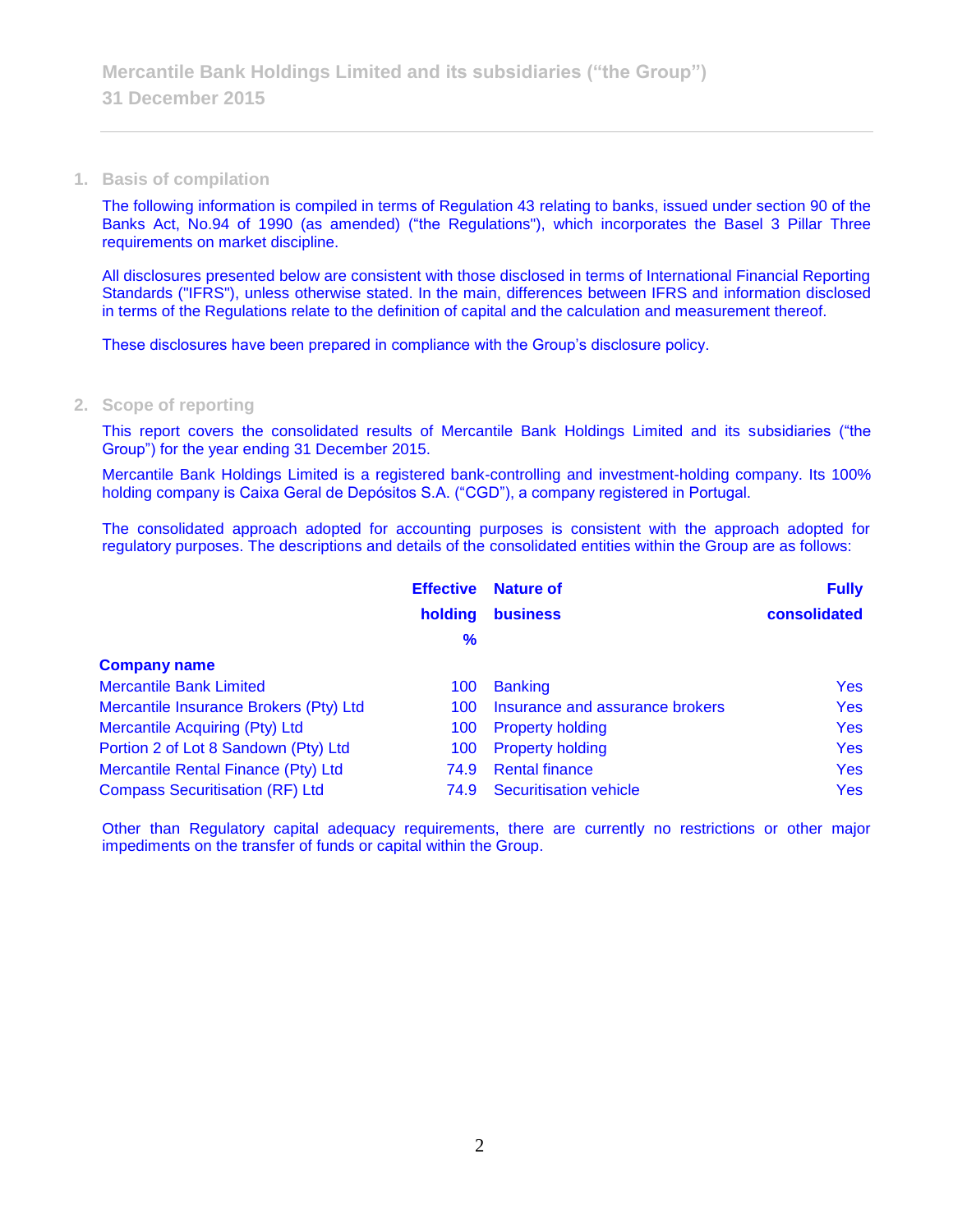**3. Detailed disclosures**

**3.1 Credit risk**

The Group has adopted the standardised approach to determine the capital requirement for credit risk on all portfolios. The Group does not intend to migrate to the internal ratings based approach for credit risk in the short-term.

The Group primarily advances funds to unrated counterparties. In the case of exposures to rated counterparties, the process of risk weighting these exposures is in accordance with the requirements of the Regulations.

**Table 3.1.1 Gross credit risk exposures**  As at 31 December 2015

|                                                           | <b>Gross</b><br>exposure $(2)$ | <b>Risk-weighted</b><br>exposure | <b>Total capital</b><br>required (@<br>$10.0\%$ |
|-----------------------------------------------------------|--------------------------------|----------------------------------|-------------------------------------------------|
|                                                           | <b>R'000</b>                   | R'000                            | R'000                                           |
| <b>Portfolios</b>                                         |                                |                                  |                                                 |
| Corporate $(1)$                                           | 1 257 226                      | 1 138 746                        | 113875                                          |
| <b>SME Corporate (3)</b>                                  | 4 304 863                      | 3 595 999                        | 359 600                                         |
| <b>Public Sector Entities (3)</b>                         | 97 624                         | 48 812                           | 4881                                            |
| <b>Sovereigns (Treasury bills &amp; Government Stock)</b> | 453 870                        |                                  |                                                 |
| <b>Banks</b> $(1)$                                        | 1 001 417                      | 446 646                          | 44 665                                          |
| <b>Retail</b>                                             | 3 585 728                      | 2 177 011                        | 217 701                                         |
| -Residential mortgage advances                            | 1 419 658                      | 623 207                          | 62 3 21                                         |
| -Retail revolving credit (Overdrafts & credit cards)      | 81 214                         | 19 354                           | 1935                                            |
| -SME retail (3)                                           | 1 904 474                      | 1 420 725                        | 142 073                                         |
| -Retail – other $(3)$                                     | 180 382                        | 113725                           | 11 372                                          |
| Total                                                     | 10 700 728                     | 7 407 214                        | 740 722                                         |

(1) Included in 'Corporate' and 'Banks' exposures are money market funds of R410 million and R733 million, respectively.

(2) Gross exposure includes the total on-balance sheet, off-balance sheet and derivative fair values as well as the derivative risk factor.

(3) Included in the above are securitised rental assets to the value of R288 million held in Compass Securitisation (RF) Ltd, which is consolidated for Group purposes.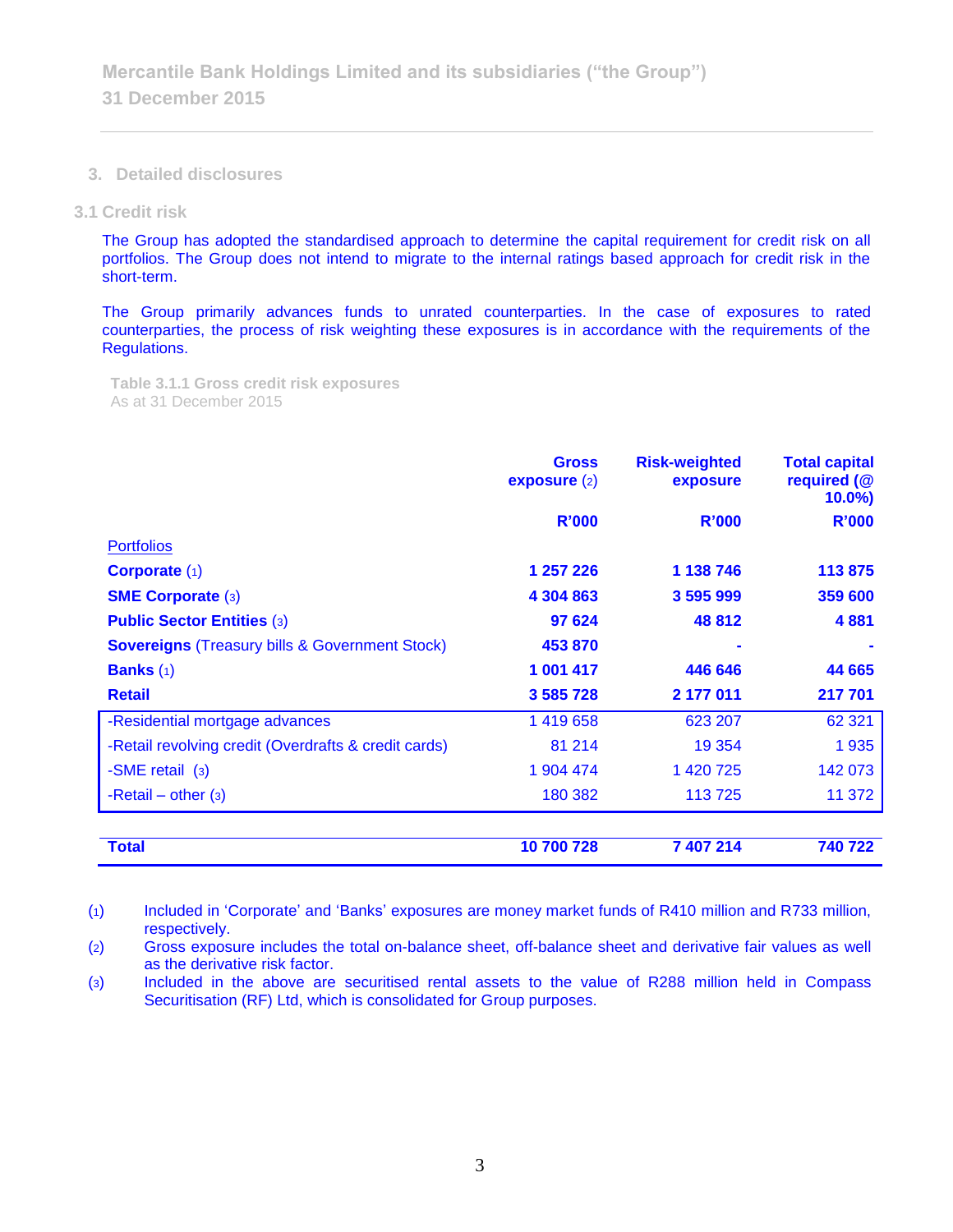|                                                           | <b>Gross credit</b>             |                                        | <b>Credit exposure</b>   |
|-----------------------------------------------------------|---------------------------------|----------------------------------------|--------------------------|
|                                                           | exposure after<br>set off $(2)$ | <b>Credit risk</b><br>mitigation $(4)$ | after risk<br>mitigation |
|                                                           | <b>R'000</b>                    | <b>R'000</b>                           | <b>R'000</b>             |
| Major types of credit exposure                            |                                 |                                        |                          |
| Corporate (1)                                             | 1 257 226                       | 1 7 1 7                                | 1 255 509                |
| <b>SME Corporate (3)</b>                                  | 4 304 863                       | 21 969                                 | 4 282 894                |
| <b>Public Sector Entities (3)</b>                         | 97 624                          |                                        | 97 624                   |
| <b>Sovereigns (Treasury bills &amp; Government Stock)</b> | 453 870                         |                                        | 453 870                  |
| <b>Banks</b> $(1)$                                        | 1 001 417                       |                                        | 1 001 417                |
| <b>Retail</b>                                             | 3 585 728                       | 64 303                                 | 3 5 21 4 25              |
| -Residential mortgage advances                            | 1 419 658                       | 9 3 0 2                                | 1 410 356                |
| -Retail revolving credit (Overdrafts & credit cards)      | 81 214                          | 81                                     | 81 133                   |
| -SME retail (3)                                           | 1 904 474                       | 41 599                                 | 1862875                  |
| -Retail – other $(3)$                                     | 180 382                         | 13 3 21                                | 167 061                  |
|                                                           |                                 |                                        |                          |

**Table 3.1.2 Aggregate credit exposure after set off but before and after credit mitigation techniques** As at 31 December 2015

| <b>Total</b> | 10 700 728 | 87989 | 10 612 739 |
|--------------|------------|-------|------------|
|              |            |       |            |

(1) Included in 'Corporate' and 'Banks' exposures are money market funds of R410 million and R733 million, respectively.

(2) Gross exposure includes the total on-balance sheet, off-balance sheet and derivative fair values as well as the derivative risk factor.

(3) Included in the above are securitised rental assets to the value of R288 million held in Compass Securitisation (RF) Ltd, which is consolidated for Group purposes.

(4) Only inward bank guarantees and eligible pledged investments and/or liquid funds are taken into account as credit risk mitigation. Inward guarantees are mainly received from CGD. Other forms of credit risk mitigation are non-qualifying collateral items in terms of the Regulations and are commented on below.

The Group uses on- and off-balance sheet netting to restrict its exposure to credit losses. When a client maintains both debit and credit balances with the Group and the Group enters into a netting agreement in respect of the relevant loans and deposits with the said counterparty, the Group may regard the exposure as a collateralised exposure in accordance with Regulation 23 of the Regulations. As at 31 December 2015, the Group did not recognise any netting arrangements to reduce its credit risk exposures for capital adequacy requirements.

**Policies and processes for collateral valuation and management**

Dependent upon the risk profile of the customer and their track record/payment history, and the risk inherent in the product offering, varying types and levels of security are taken to reduce credit-related risks. These include, inter alia, pledges of investments, mortgage and notarial bonds, guarantees and cession of debtors. Various levels of security value are attached to the different categories of security taken. The value of the security is reviewed regularly and the Group does not have any material concentration risk in respect of collateral used to reduce credit risk. Clean or unsecured lending will only be considered for financially strong borrowers.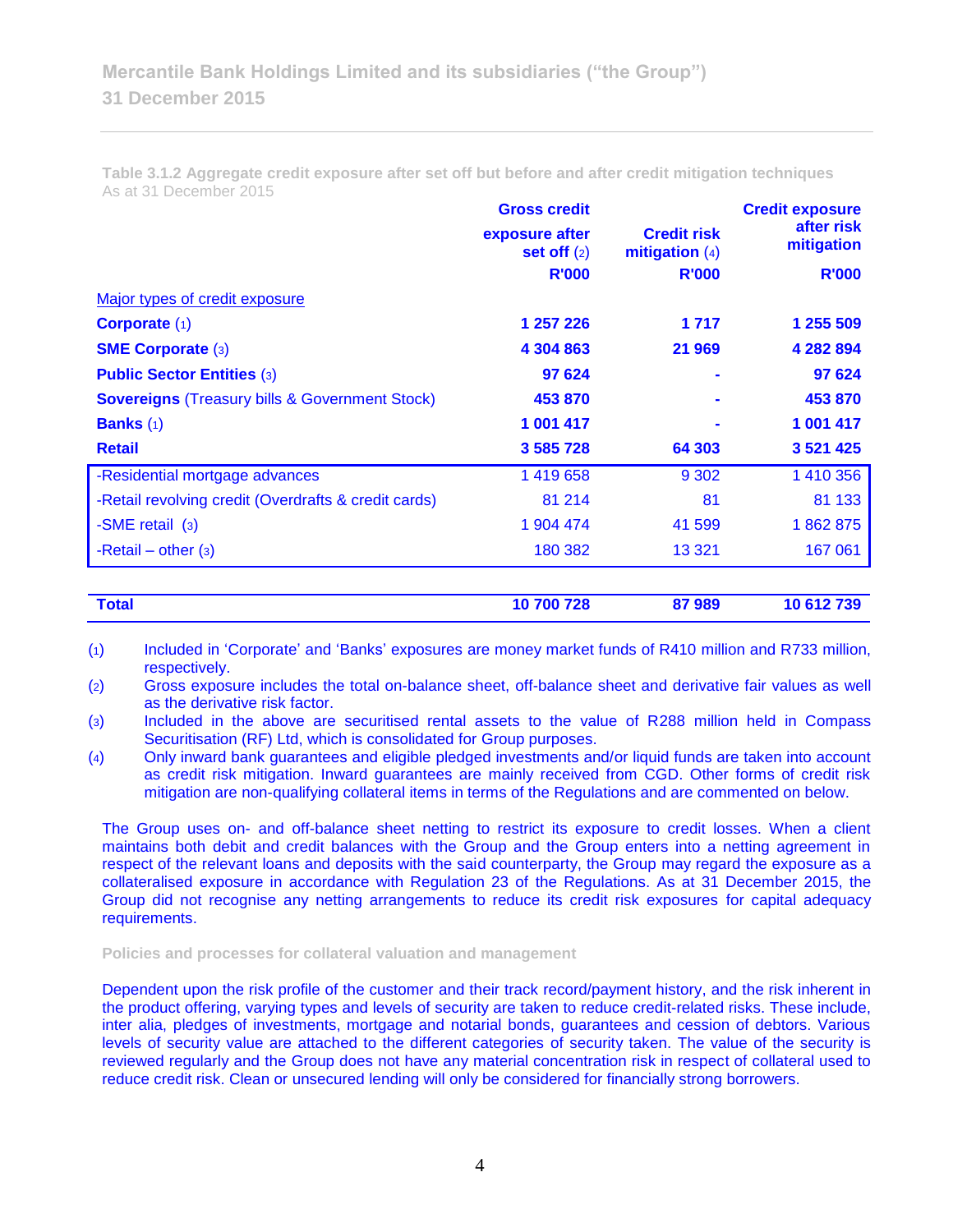## **Table 3.1.3 Geographical distribution of credit exposure** As at 31 December 2015

|                              | <b>On balance</b><br>sheet exposure<br><b>R'000</b> | <b>Off balance</b><br>sheet exposure<br><b>R'000</b> | <b>Derivative</b><br><b>instruments</b><br><b>R'000</b> | <b>Total</b><br><b>R'000</b> |
|------------------------------|-----------------------------------------------------|------------------------------------------------------|---------------------------------------------------------|------------------------------|
| <b>Geographical area</b>     |                                                     |                                                      |                                                         |                              |
| <b>South Africa</b>          | 8 293 569                                           | 1774 094                                             | 63 832                                                  | 10 131 495                   |
| Other                        | 569 233                                             |                                                      |                                                         | 569 233                      |
| - Africa (excl South Africa) | 241 067                                             | ۰                                                    | ۰                                                       | 241 067                      |
| - Asia                       | 570                                                 |                                                      |                                                         | 570                          |
| - Australia                  | 2 1 1 7                                             |                                                      |                                                         | 2 1 1 7                      |
| - Europe                     | 25 4 63                                             |                                                      |                                                         | 25 4 63                      |
| - North America              | 300 016                                             |                                                      |                                                         | 300 016                      |
| <b>Total</b>                 | 8 8 6 2 8 0 2                                       | 1774 094                                             | 63832                                                   | 10 700 728                   |

**Table 3.1.4 Analyses of credit exposure based on industry sector** As at 31 December 2015

|                                     | <b>On balance</b> | <b>Off balance</b> | <b>Derivative</b>  |               |
|-------------------------------------|-------------------|--------------------|--------------------|---------------|
|                                     | sheet exposure    | sheet exposure     | <b>instruments</b> | <b>Total</b>  |
|                                     | <b>R'000</b>      | <b>R'000</b>       | <b>R'000</b>       | <b>R'000</b>  |
| <b>Industry sector</b>              |                   |                    |                    |               |
| Agriculture, hunting, forestry      |                   |                    |                    |               |
| and fishing                         | 144 964           | 29 510             |                    | 174 474       |
| Mining and quarrying                | 304 210           | 108 015            |                    | 412 225       |
| <b>Manufacturing</b>                | 678 952           | 253 558            |                    | 932 510       |
| Electricity, gas and water supply   | 51 999            | 3764               |                    | 55 763        |
| <b>Construction</b>                 | 263 120           | 283 537            |                    | 546 657       |
| Wholesale and retail trade,         |                   |                    |                    |               |
| repair of specified items, hotels   |                   |                    |                    |               |
| and restaurants                     | 966 148           | 301 733            | 192                | 1 268 073     |
| Transport, storage and              |                   |                    |                    |               |
| communication                       | 79 496            | 40 928             |                    | 120 424       |
| <b>Financial intermediation and</b> |                   |                    |                    |               |
| insurance                           | 2 190 741         | 122 986            | 27 763             | 2 341 490     |
| <b>Real estate</b>                  | 1 352 155         | 60 057             |                    | 1 412 212     |
| <b>Business services</b>            | 381 182           | 74 164             |                    | 455 346       |
| Community, social and personal      |                   |                    |                    |               |
| services                            | 129 203           | 51 796             | 97                 | 181 096       |
| <b>Private households</b>           | 474 618           | 61 615             | 1 0 0 0            | 537 233       |
| Other                               | 1846014           | 382 431            | 34 780             | 2 2 6 3 2 2 5 |
| Total                               | 8 8 6 2 8 0 2     | 1774 094           | 63832              | 10 700 728    |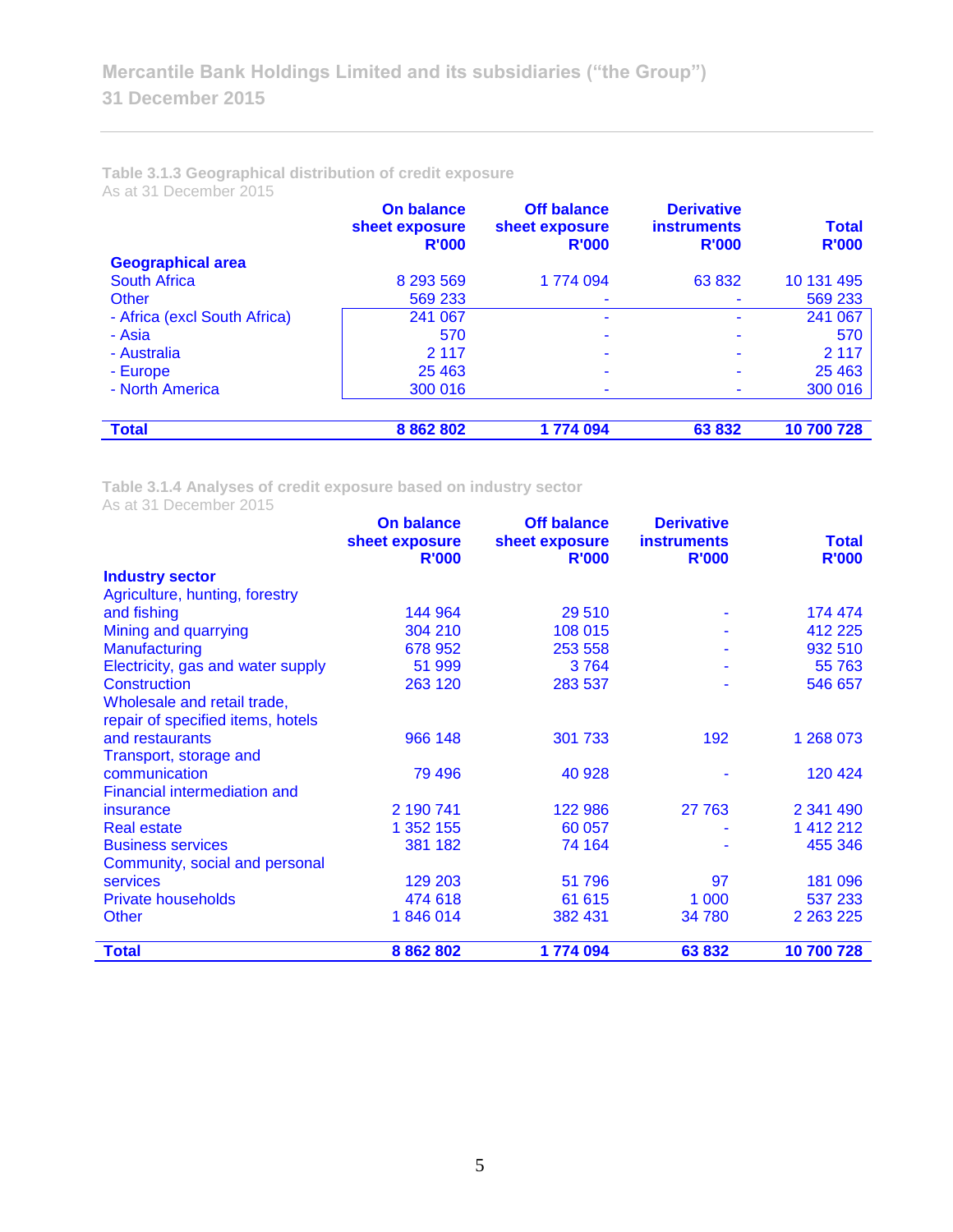**Table 3.1.5 Derivatives exposing the bank to counterparty credit risk**  As at 31 December 2015

| <b>Counterparty credit risk</b>        | <b>Total derivative</b><br><b>instruments</b><br><b>R'000</b> | <b>Maximum</b><br>counterparty<br>credit<br>exposure<br><b>R'000</b> |
|----------------------------------------|---------------------------------------------------------------|----------------------------------------------------------------------|
| <b>Total Notional Principal amount</b> | 1 136 508                                                     | 1 306 985                                                            |
| Gross replacement cost                 | 52 4 66                                                       | 60 336                                                               |
| Net replacement cost                   | 52 4 66                                                       | 60 336                                                               |
| Gross potential future exposure add-on | 11 365                                                        | 13 0 70                                                              |
| Net potential future exposure add-on   | 11 365                                                        | 13 0 70                                                              |
| Adjusted exposure amount               | 63 832                                                        | 73 406                                                               |
| <b>Standardised CVA</b>                | 18 133                                                        | 20 853                                                               |
| Risk weighted exposure                 | 52 2 2 7                                                      | 60 062                                                               |

Derivative exposures are only entered into with Mercantile clients of sound financial standing.

These derivative risks are taken on a back-to-back basis with the five major banks in South Africa. No concentration risk exists and no additional capital has been allocated.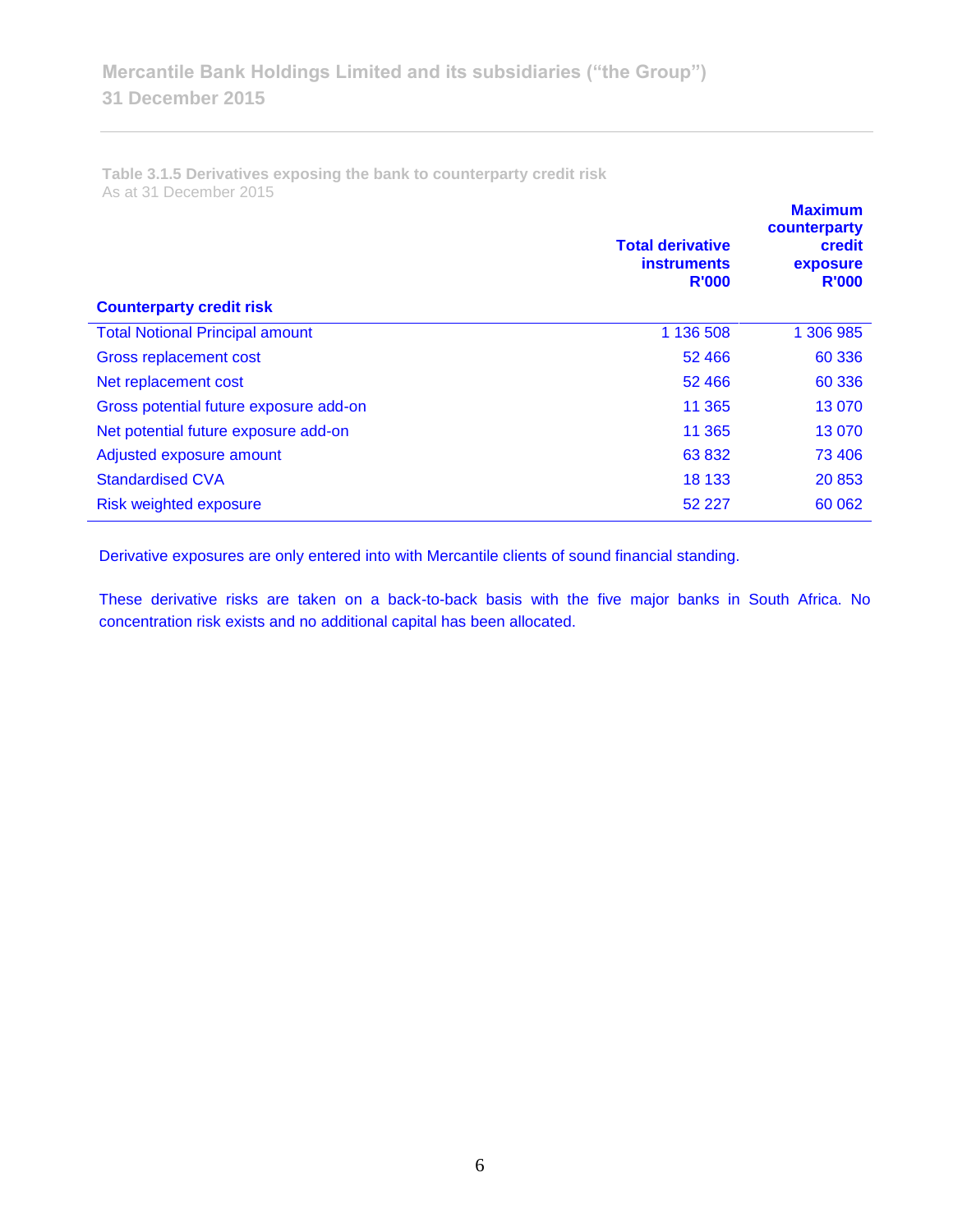**Table 3.1.6 Daily average gross credit exposure**  For the year ended 31 December 2015

|                                                                   | <b>Average gross</b><br>credit<br>exposure |
|-------------------------------------------------------------------|--------------------------------------------|
|                                                                   | <b>R'000</b>                               |
| Summary of on-balance sheet and off-balance sheet credit exposure |                                            |
| <b>Asset class</b>                                                |                                            |
| <b>Liquid assets</b>                                              | 1978991                                    |
| Cash and cash equivalents - Rand denominated                      | 1 032 858                                  |
| Cash and cash equivalents - Foreign currency denominated          | 424 915                                    |
| <b>Negotiable securities</b>                                      | 521 218                                    |
| <b>Gross loans and other advances</b>                             | 6 931 281                                  |
| <b>Current accounts</b>                                           | 1 585 435                                  |
| <b>Credit cards</b>                                               | 21 108                                     |
| Mortgage loans                                                    | 2 868 302                                  |
| Instalment sales and leases                                       | 884 258                                    |
| Other advances                                                    | 1 572 178                                  |
| <b>Gross other assets</b>                                         | 20 594                                     |
| <b>Investments</b>                                                | 5754                                       |
| <b>Derivative financial assets</b>                                | 14 840                                     |
| <b>On-balance sheet exposure</b>                                  | 8 930 866                                  |
|                                                                   |                                            |
| <b>Guarantees</b>                                                 | 504 505                                    |
| Letters of credit                                                 | 24 939                                     |
| <b>Committed undrawn facilities</b>                               | 101 618                                    |
| <b>Revocable overdraft facilities</b>                             | 757 015                                    |
| <b>Operating lease commitment</b>                                 | 10728                                      |
| <b>Off-balance sheet exposure</b>                                 | 1 398 805                                  |
| <b>Total gross credit exposure</b>                                | 10 329 671                                 |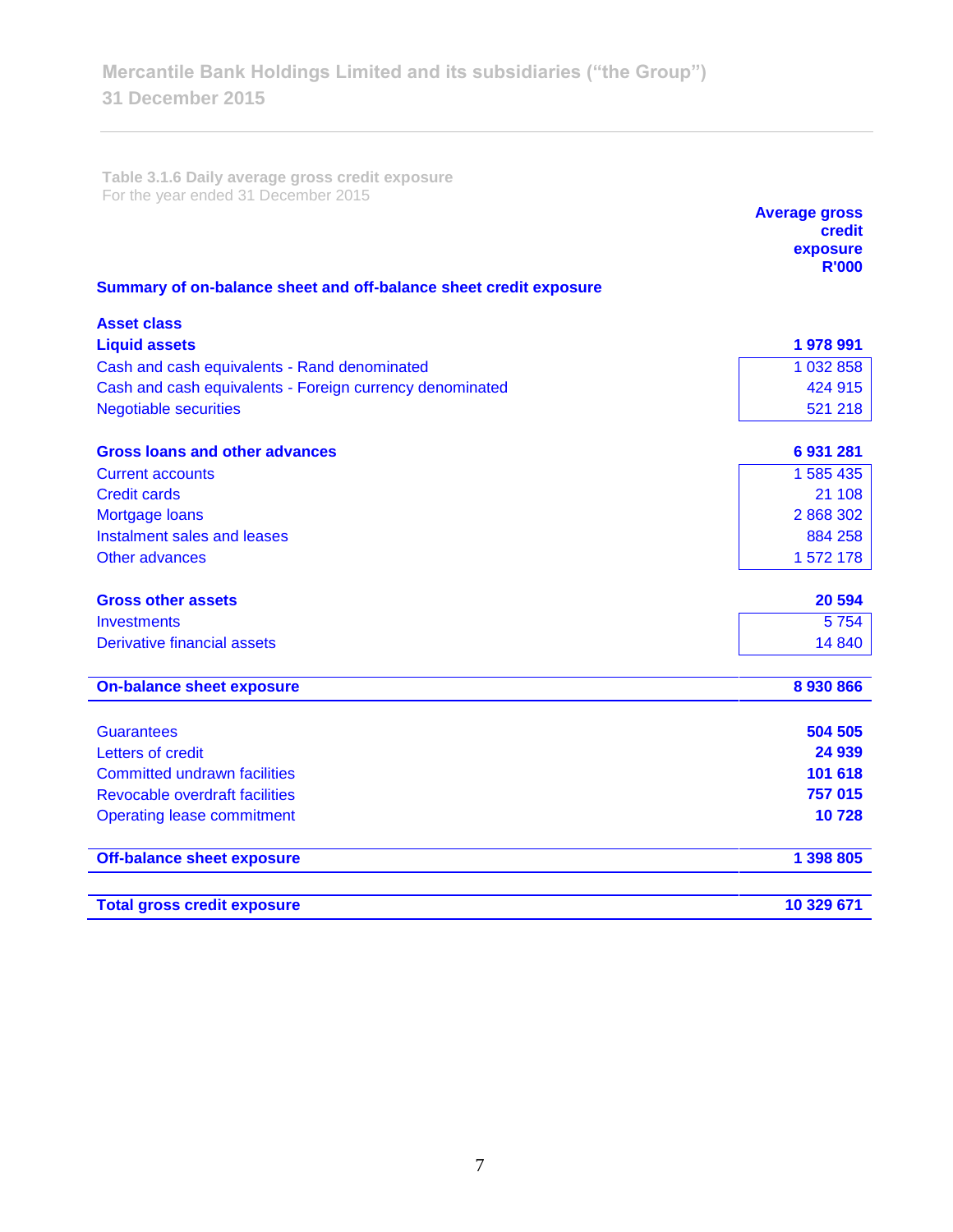**Table 3.1.7 Impairments of loans and advances per geographical area**  As at 31 December 2015

## **Impaired and past due loans and advances by geographical area**

|                                          | <b>South</b><br><b>Africa</b><br><b>Gross amount</b><br>R'000 | <b>Other</b><br><b>Gross amount</b><br>R'000 |
|------------------------------------------|---------------------------------------------------------------|----------------------------------------------|
| Individually impaired loans and advances | 176 511                                                       |                                              |
| <b>Impairments for credit losses</b>     |                                                               |                                              |
| Portfolio impairments                    | 25 530                                                        | $\blacksquare$                               |
| <b>Specific impairments</b>              | 34 1 24                                                       |                                              |
|                                          | 59 654                                                        |                                              |

#### **Past due loans and advances**

**Category age analysis of loans and advances that are past due but not individually impaired** 

| Past due for:       | $1 - 30$ days<br><b>R'000</b> | $31 - 60$ days<br><b>R'000</b> | 61 -90 days<br><b>R'000</b> | <u>i otal</u><br>gross<br>amount<br><b>R'000</b> |
|---------------------|-------------------------------|--------------------------------|-----------------------------|--------------------------------------------------|
| <b>South Africa</b> | 9404                          | 36 573                         | $\blacksquare$              | 45 977                                           |
| <b>Other</b>        | $\blacksquare$                | $\overline{\phantom{a}}$       | $\blacksquare$              | $\blacksquare$                                   |

**Total** 

A financial asset is past due when the counterparty has failed to make a payment that is contractually due; this is based on appropriate rules and assumptions per product type. An impairment loss is recognised if there is objective evidence that a financial asset or group of financial assets is impaired. Impaired exposure relates to assets that are individually determined to be impaired at reporting date.

**Table 3.1.8 Reconciliation of changes in specific and portfolio impairments**  For the year ended 31 December 2015

# **Impairments for credit losses**

| <b>Reconciliation of credit impairment balances</b> | <b>Portfolio</b><br>impairment<br>R'000 | <b>Specific</b><br><b>impairment</b><br>R'000 | <b>Total</b><br><b>R'000</b> |
|-----------------------------------------------------|-----------------------------------------|-----------------------------------------------|------------------------------|
| Credit impairments: balance at the beginning        |                                         |                                               |                              |
| of the year                                         | 11 727                                  | 27 998                                        | 39 7 25                      |
| <b>Movements for the year</b>                       |                                         |                                               |                              |
| Credit losses written-off                           | ٠                                       | (17694)                                       | (17694)                      |
| Net impairments raised                              | 13803                                   | 23 8 20                                       | 37 623                       |
| Credit impairments: balance at the end of the       |                                         |                                               |                              |
| year                                                | 25 530                                  | 34 1 24                                       | 59 654                       |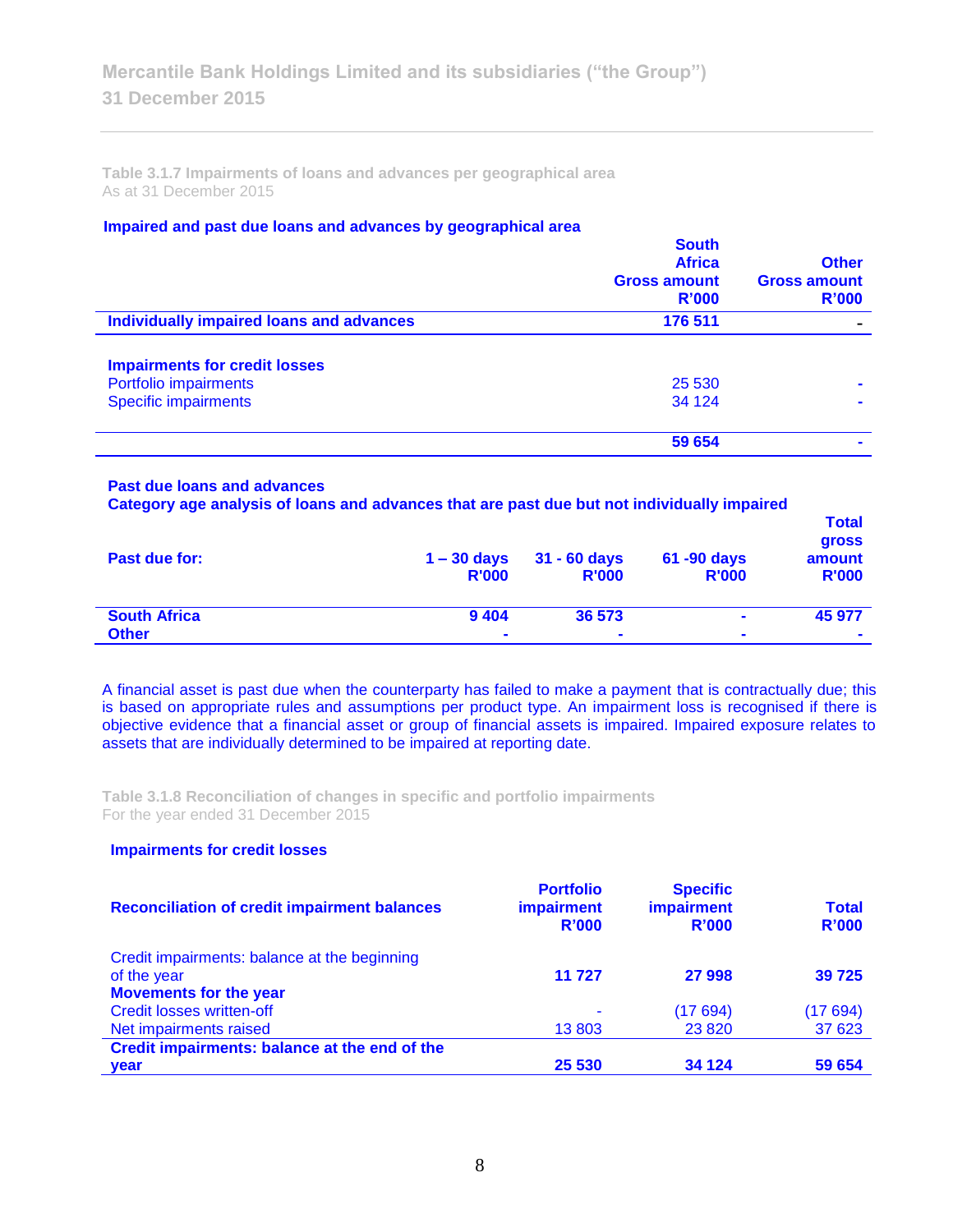**Table 3.1.9 Write-offs and recoveries reflected in the statement of comprehensive income** For the year ended 31 December 2015

|                                                                                              | <b>South Africa</b><br><b>R'000</b> |
|----------------------------------------------------------------------------------------------|-------------------------------------|
| Net charge for credit losses in statement of comprehensive income<br>Movements for the year: |                                     |
| <b>Bad debts recovered</b>                                                                   | 3 3 7 3                             |
| Net impairments raised                                                                       | (37913)                             |
| Amounts written off directly to comprehensive income                                         | (5500)                              |
| Reversal of impairment for properties in possession previously                               |                                     |
| impaired                                                                                     | 5 0 0 0                             |
| <b>Net charge for credit losses</b>                                                          | (35 040)                            |

**Table 3.1.10 Credit portfolio maturity analysis** As at 31 December 2015

|                                                        | <b>Cash and</b><br>cash<br>equivalents<br>and current<br>accounts(1)<br><b>R'000</b> | <b>Credit</b><br>cards<br><b>R'000</b> | <b>Mortgage</b><br><b>loans</b><br><b>R'000</b> | <b>Instalment</b><br>sales and<br><b>leases</b><br><b>R'000</b> | <b>Other</b><br>advances<br>(2)<br><b>R'000</b> | <b>Negotiable</b><br><b>securities</b><br><b>R'000</b> | <b>Total</b><br><b>Advances</b><br><b>R'000</b> |
|--------------------------------------------------------|--------------------------------------------------------------------------------------|----------------------------------------|-------------------------------------------------|-----------------------------------------------------------------|-------------------------------------------------|--------------------------------------------------------|-------------------------------------------------|
| <b>Maturing up</b><br>to one month                     | 1 491 182                                                                            | 26 579                                 | 179 584                                         | 846                                                             | 871 938                                         | ٠                                                      | 2 570 129                                       |
| <b>Maturing</b><br>between one<br>and three            |                                                                                      |                                        |                                                 |                                                                 |                                                 |                                                        |                                                 |
| months<br><b>Maturing</b><br>between<br>three and six  |                                                                                      |                                        | 3                                               | 3416                                                            | 393 334                                         |                                                        | 396 753                                         |
| months<br><b>Maturing</b><br>between six<br>months and |                                                                                      |                                        | 22 251                                          | 17 097                                                          | 13773                                           | 97 624                                                 | 150 745                                         |
| one year<br><b>Maturing after</b>                      |                                                                                      |                                        | 4 4 2 9                                         | 35 504                                                          | 34 256                                          | 194 373                                                | 268 562                                         |
| one year                                               |                                                                                      | ۰                                      | 2 945 419                                       | 901 518                                                         | 1 604 915                                       | 259 497                                                | 5711349                                         |
|                                                        | 1 491 182                                                                            | 26 579                                 | 3 151 686                                       | 958 381                                                         | 2918216                                         | 551 494                                                | 9 097 538                                       |

(1) "Cash and cash equivalents" includes money market funds, Rand-denominated domestic bank balances and foreign currency-denominated bank balances.

(2) "Other advances" includes medium-term and structured loans.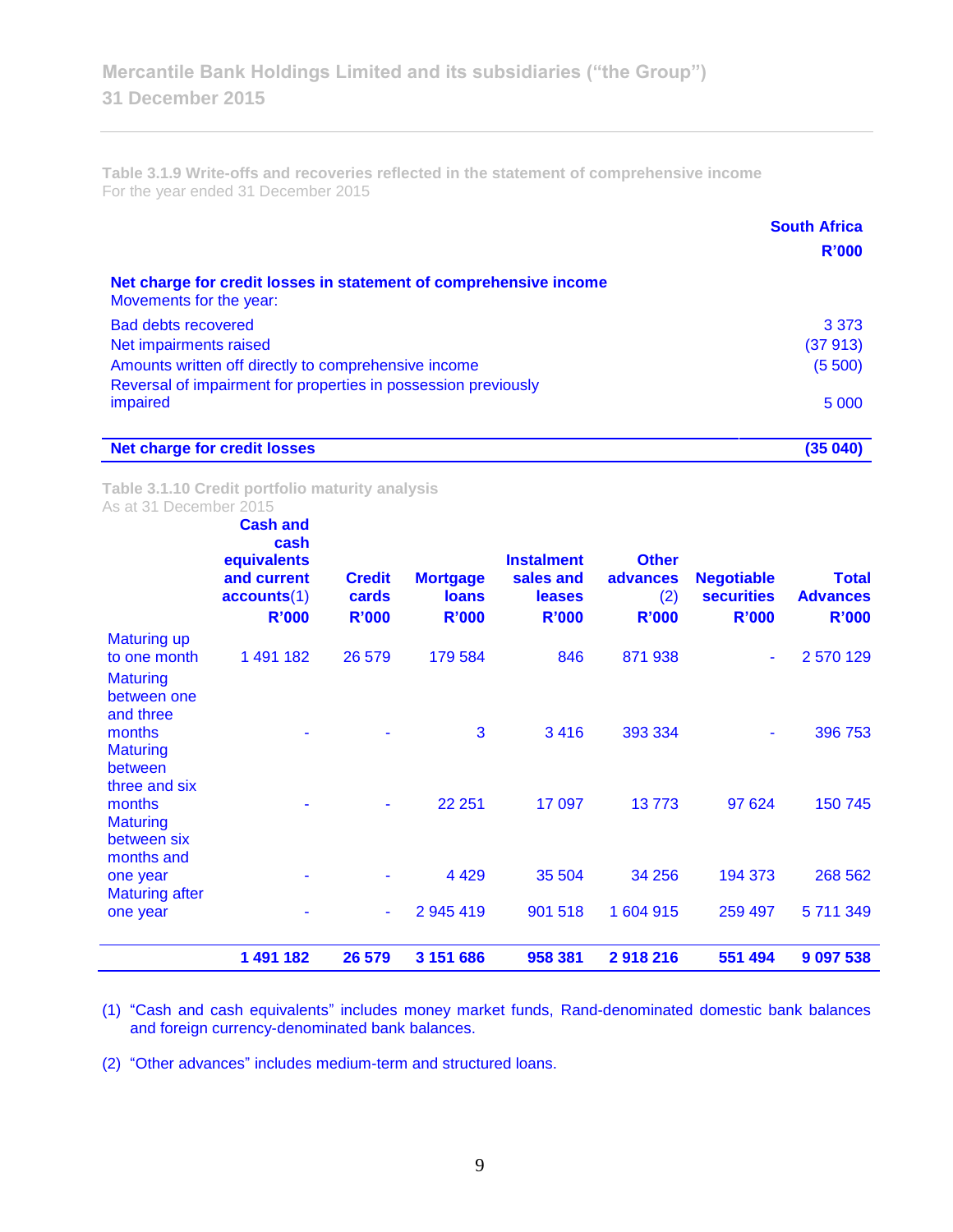#### **3.2 Operational risk**

The Group currently holds R113 million in operational risk capital in terms of the standardised approach for the calculation of capital (based on a capital requirement of 10.0%).

# **3.3 Market risk**

The portfolios that are subject to market risk are foreign exchange and interest rate contracts for which the Group currently holds R2.1 million in market risk capital in terms of the standardised approach for the calculation of capital (based on a capital requirement of 10.0%).

# **3.4 Equity positions**

Investments consist of unlisted equity investments and these have been designated as available-for-sale.

**Table 3.4.1 Equity investments** As at 31 December 2015

|                                       | <b>Type</b>   | <b>Carrying</b><br>amount<br><b>R'000</b> | <b>Fair value</b><br><b>R'000</b> | <b>Capital</b><br>requirement (@<br>$10.0\%$<br><b>R'000</b> |
|---------------------------------------|---------------|-------------------------------------------|-----------------------------------|--------------------------------------------------------------|
| <b>Investments</b><br><b>Unlisted</b> | <b>Shares</b> | 5958                                      | 5958                              | 596                                                          |
|                                       |               | 5958                                      | 5958                              | 596                                                          |

**Table 3.4.2 Realised and unrealised gains on equity investments** For the year ended 31 December 2015

| Realised gains and losses in profit and loss for the year            | <b>Total</b><br>R'000 |
|----------------------------------------------------------------------|-----------------------|
| Unrealised cumulative gains and losses recognised directly in equity |                       |
| Listed<br><b>Unlisted</b>                                            | 33<br>5 7 2 1         |
|                                                                      | 5754                  |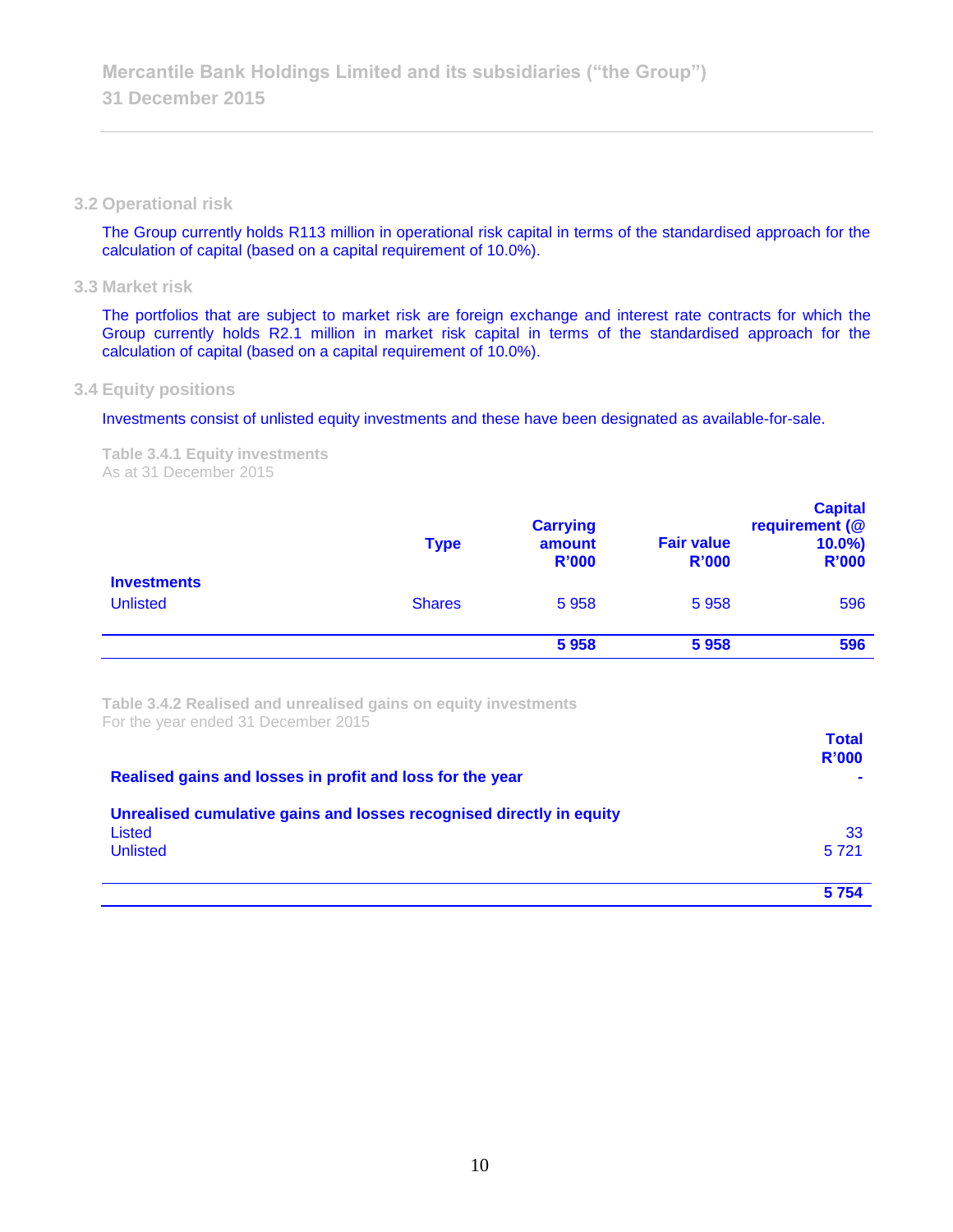**3.5 Liquidity risk** 

The table below summarises assets and liabilities of the Group into relevant maturity groupings, based on the remaining period to contractual maturity at reporting date:

**Table 3.5 Liquidity maturity analyses** As at 31 December 2015

|                                          | <b>Assets</b><br>R'000 | <b>Liabilities</b><br><b>R'000</b> | <b>Total</b><br>mismatch<br>R'000 |
|------------------------------------------|------------------------|------------------------------------|-----------------------------------|
| Maturing up to one month                 | 3 086 336              | 4768272                            | (1681936)                         |
| Maturing between one and three months    | 426 629                | 937 007                            | (510378)                          |
| Maturing between three and six months    | 158 649                | 257 189                            | (98540)                           |
| Maturing between six months and one year | 270 874                | 344 222                            | (73348)                           |
| Maturing after one year                  | 5 711 351              | 1 610 893                          | 4 100 458                         |
| Non-contractual                          | 380 547                | 96 191                             | 284 356                           |
|                                          | 10 034 386             | 8 013 774                          | 2 0 20 6 12                       |

**3.6 Interest rate risk** 

**Interest rate sensitivity analyses**

For regulatory purposes, the assessment and measurement of interest rate risk is based on the accumulated impact of interest rate sensitive instruments resulting from a parallel movement of plus or minus 200 basis points on the yield curve.

In addition, the impact on equity and profit and loss resulting from a change in interest rates is calculated monthly based on management's forecast of the most likely change in interest rates.

The table below reflects the Group's annual net interest income sensitivity for a 200 basis point increase or decrease in interest rates, while all other variables remain constant. The impact is mainly attributable to the Group's exposure to interest rates on its capital position and lending and deposits in the banking book.

**Table 3.6 Net interest income sensitivity** As at 31 December 2015

|                                                     | Impact on<br>economic<br>value of equity<br><b>R'000</b> | Impact on net<br>interest income<br>for twelve<br>months<br><b>R'000</b> |
|-----------------------------------------------------|----------------------------------------------------------|--------------------------------------------------------------------------|
| Net interest income sensitivity of a parallel shock |                                                          |                                                                          |
| Interest rate increase (200bps increase)            | 37 854                                                   | 37 854                                                                   |
| Interest rate decrease (200bps decrease)            | (61417)                                                  | (61 417)                                                                 |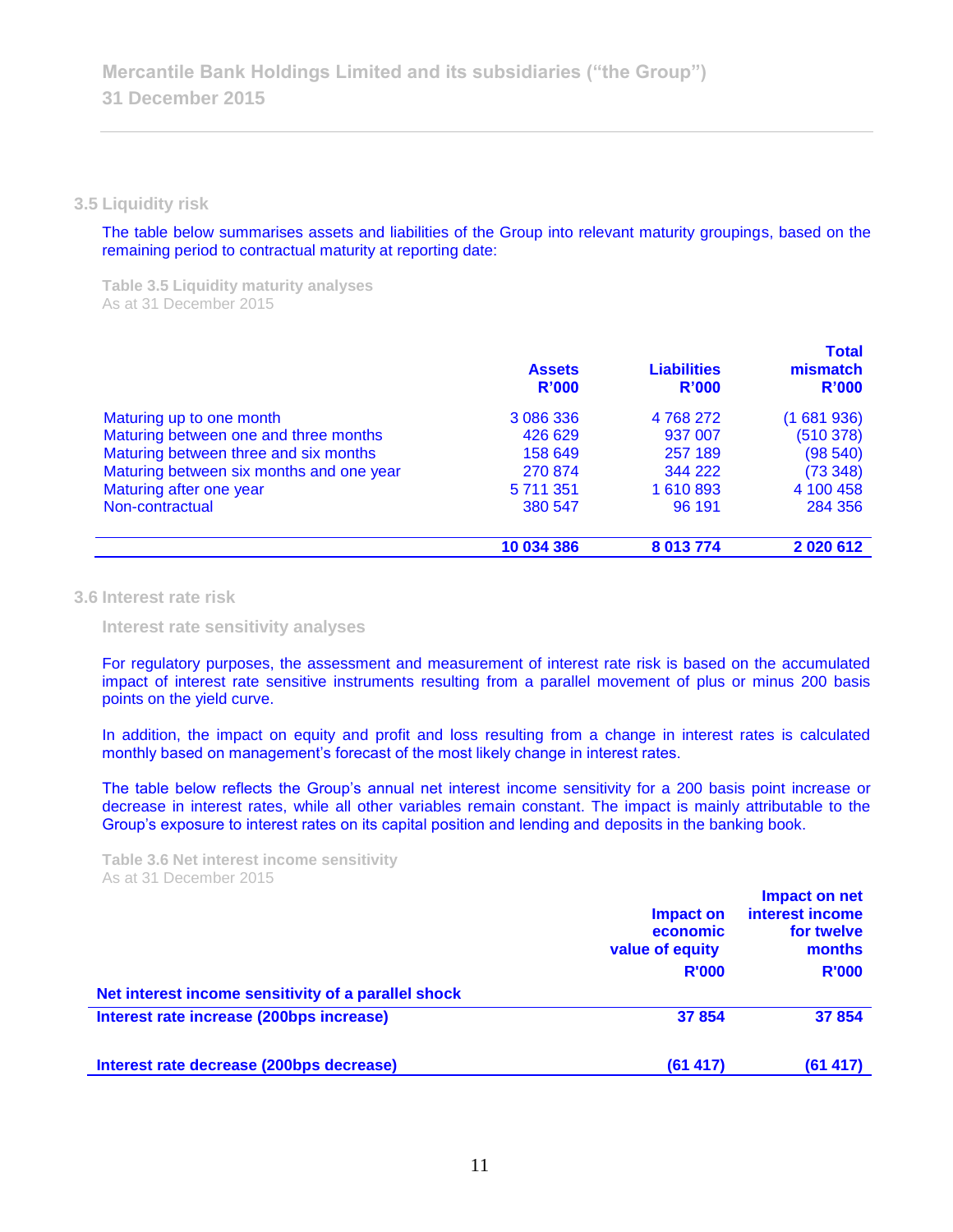# **3.7 Capital management**

**Table 3.7.1 Capital structure and regulatory capital adequacy** As at 31 December 2015

|                                                                                                   | <b>Mercantile Bank</b><br><b>Holdings</b><br><b>Limited</b><br><b>Group</b> | <b>Mercantile</b><br><b>Bank</b><br><b>Limited</b><br><b>Company</b> |
|---------------------------------------------------------------------------------------------------|-----------------------------------------------------------------------------|----------------------------------------------------------------------|
|                                                                                                   | R'000                                                                       | R'000                                                                |
| Common equity tier 1 capital and reserve funds attributable to<br>common shareholder:             |                                                                             |                                                                      |
| Paid up capital                                                                                   | 1 207 270                                                                   | 1 483 300                                                            |
| <b>Ordinary shares</b>                                                                            | 36 140                                                                      | 124 969                                                              |
| Share premium                                                                                     | 1 171 130                                                                   | 1 358 331                                                            |
| <b>Qualifying retained profits</b>                                                                | 657 698                                                                     | 448 588                                                              |
| <b>Retained earnings</b>                                                                          | 707 698                                                                     | 498 588                                                              |
| Less: unappropriated profits                                                                      | (50000)                                                                     | (50000)                                                              |
| Accumulated other comprehensive income and reserves                                               | 106 809                                                                     | 56 656                                                               |
| Unrealised gains and losses on available for sale items                                           | 2683                                                                        | 65 010                                                               |
| <b>Actuarial reserve</b>                                                                          | (8354)                                                                      | (8354)                                                               |
| <b>Property revaluation reserve</b>                                                               | 112 480                                                                     |                                                                      |
| Minority interest recognised in common equity tier 1 capital                                      |                                                                             |                                                                      |
| and reserve funds                                                                                 | (1165)                                                                      |                                                                      |
| Total common equity tier 1 capital and unimpaired reserve<br>funds prior to regulatory adjustment | 1970612                                                                     | 1988544                                                              |
| Total of specified adjustments to and deductions from                                             |                                                                             |                                                                      |
| common equity tier 1 capital and reserve funds                                                    | (154739)                                                                    | (154 474)                                                            |
| Intangible assets                                                                                 | (154 739)                                                                   | (154 474)                                                            |
|                                                                                                   |                                                                             |                                                                      |
| Total common equity tier 1 capital and unimpaired reserve                                         |                                                                             |                                                                      |
| funds post regulatory adjustment                                                                  | 1815873                                                                     | 1834070                                                              |
| <b>Total Additional Tier 1 capital and reserve funds:</b>                                         |                                                                             |                                                                      |
| Additional Tier 1 capital and reserve funds                                                       |                                                                             |                                                                      |
| Additional Tier 1 regulatory adjustments                                                          |                                                                             |                                                                      |
| Tier 2 capital and unimpaired reserve funds prior to                                              |                                                                             |                                                                      |
| adjustments and deductions                                                                        | 25 530                                                                      | 25 340                                                               |
| General allowance for credit impairment, after                                                    |                                                                             |                                                                      |
| deferred tax: standardised approach                                                               | 25 530                                                                      | 25 340                                                               |
| Tier 2 regulatory adjustments                                                                     |                                                                             |                                                                      |
| <b>Total qualifying capital and reserve funds</b>                                                 | 1841403                                                                     | 1859410                                                              |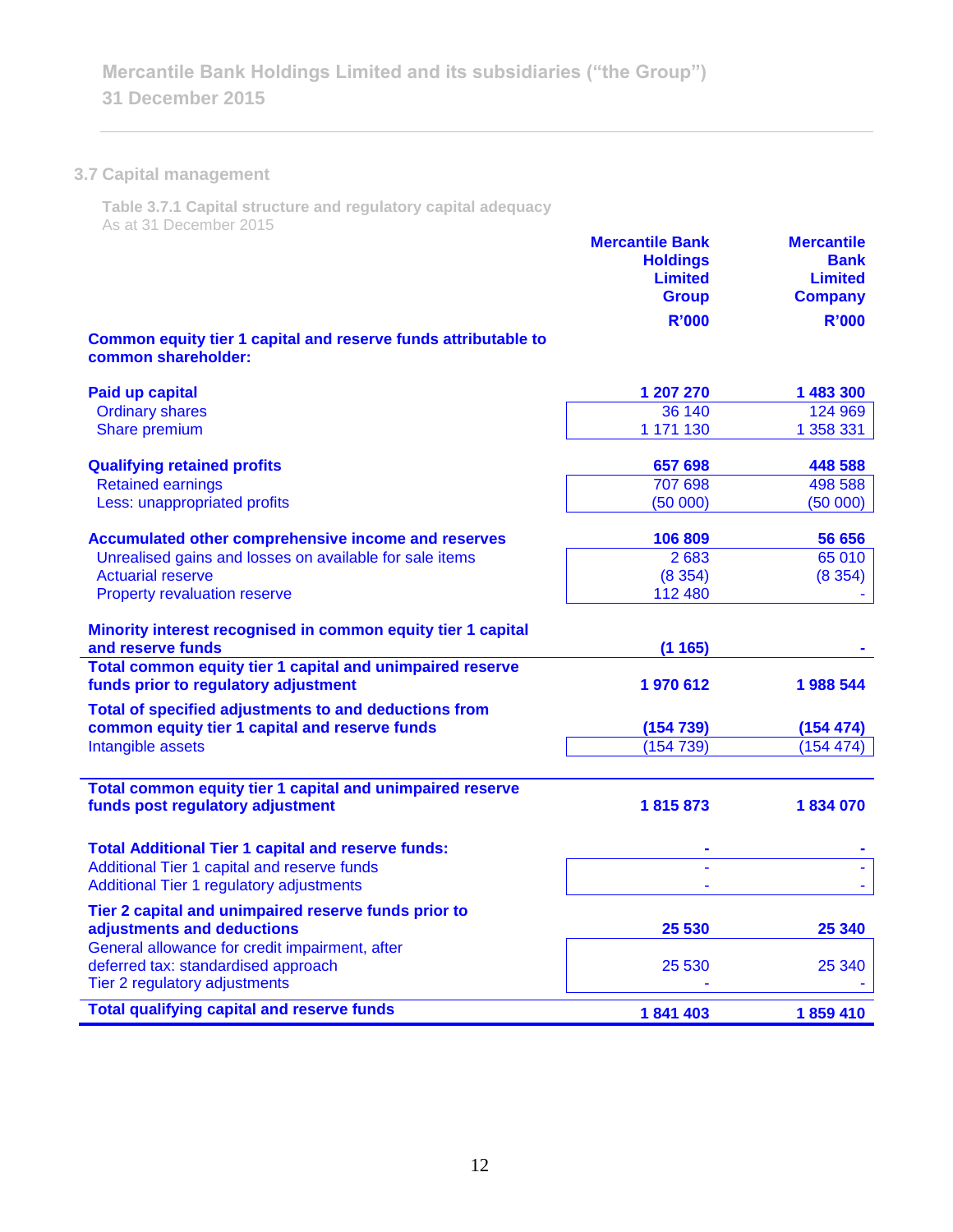## **3.7 Capital management (continued)**

**Table 3.7.1 Capital structure and regulatory capital adequacy (continued)** As at 31 December 2015

The Bank does not have a countercyclical buffer requirement as this has not been imposed by the Bank Supervision Department of the South African Reserve Bank and will only be phased in from 1 January 2016.

|                                              |              | <b>Mercantile Bank</b><br><b>Holdings</b><br><b>Limited</b><br><b>Group</b> | <b>Mercantile</b><br><b>Bank</b><br><b>Limited</b><br><b>Company</b> |
|----------------------------------------------|--------------|-----------------------------------------------------------------------------|----------------------------------------------------------------------|
| Capital adequacy ratio (%)                   |              |                                                                             |                                                                      |
| <b>Common Equity Tier 1</b>                  |              | 20.07%                                                                      | 20.82%                                                               |
| Tier <sub>1</sub>                            |              | 20.07%                                                                      | 20.82%                                                               |
| <b>Total</b>                                 |              | 20.35%                                                                      | 21.10%                                                               |
|                                              |              |                                                                             |                                                                      |
| <b>Minimum required ratio (amount R'000)</b> |              |                                                                             |                                                                      |
| <b>Common Equity Tier 1</b>                  | <b>@6.5%</b> | 588 101                                                                     | 572 680                                                              |
| Tier 1                                       | <b>@8.0%</b> | 723 816                                                                     | 704 837                                                              |
| <b>Total</b>                                 | @ 10.0%      | 904 770                                                                     | 881 046                                                              |

**Table 3.7.2 Total risk weighted exposure and required regulatory capital** As at 31 December 2015

|                                                                                                                                | <b>Mercantile</b><br><b>Bank</b><br><b>Holdings</b><br><b>Limited</b><br><b>Group</b><br><b>R'000</b> | <b>Mercantile</b><br><b>Bank</b><br><b>Limited</b><br><b>Company</b><br><b>R'000</b> |
|--------------------------------------------------------------------------------------------------------------------------------|-------------------------------------------------------------------------------------------------------|--------------------------------------------------------------------------------------|
| Risk weighted exposure equivalent amount prior to concentration risk<br>Risk weighted exposure equivalent amount in respect of | 9 047 703                                                                                             | 8 810 455                                                                            |
| concentration risk                                                                                                             |                                                                                                       |                                                                                      |
| Risk weighted exposure amount in respect of threshold items                                                                    |                                                                                                       | 3                                                                                    |
| Aggregate risk weighted exposure equivalent amounts                                                                            | 9 047 703                                                                                             | 8 8 10 4 5 8                                                                         |
| Minimum required capital and reserve funds                                                                                     | 904 770                                                                                               | 881 046                                                                              |

The Group has documented its Internal Capital Adequacy Assessment Process ("ICAAP"), which was approved by the Board of Directors. Various direct, indirect and associated risks faced by the Bank and the related mitigating controls that are in place were evaluated.

The Group and Bank's composition of capital and main capital features disclosure, required per directive 8 of 2013, issued in terms of section 6(6) of the Banks Act of 1990, is disclosed in Annexures A and B, respectively.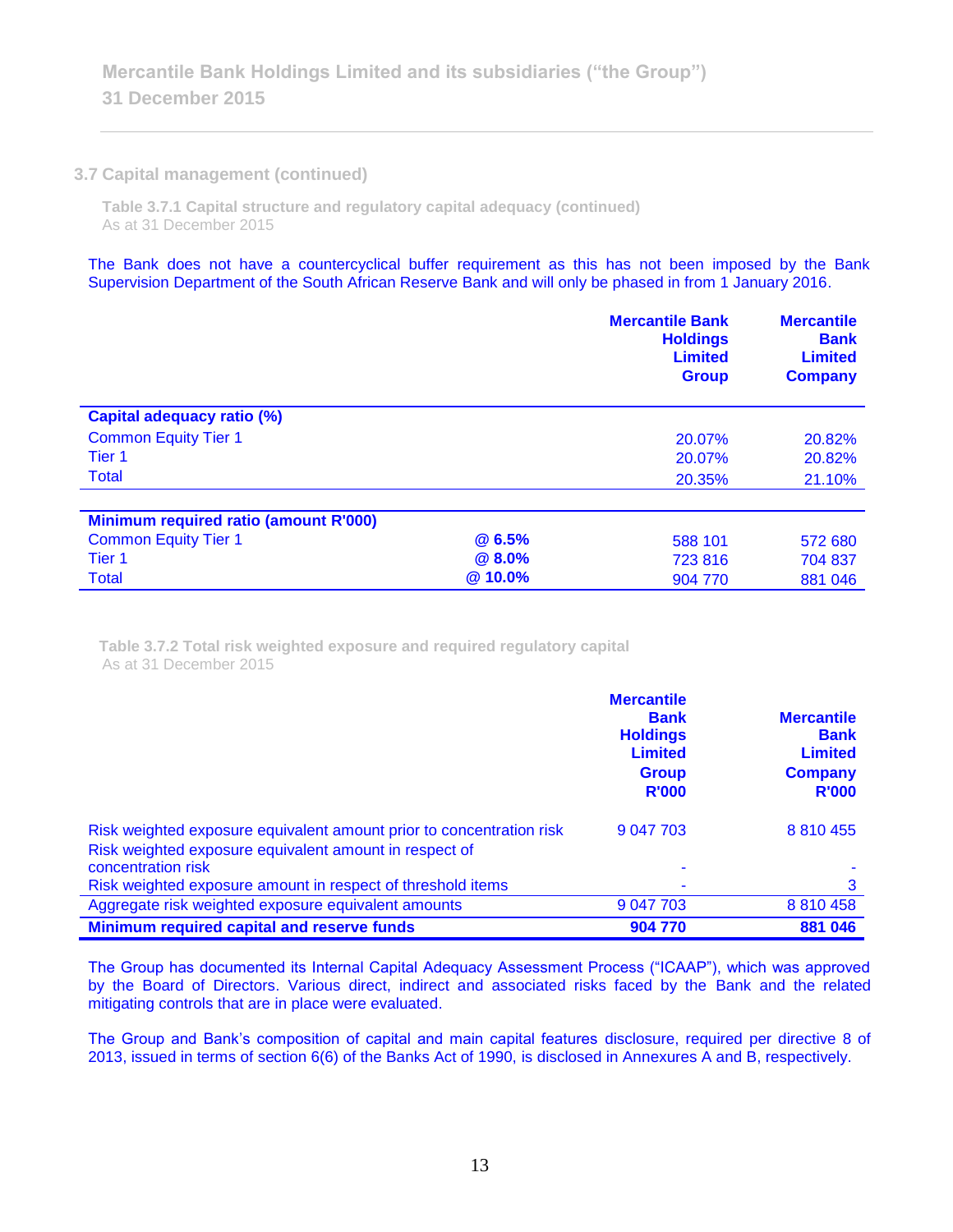# **3.8 Liquidity disclosures**

In terms of Regulation 43(1)(e)(iii)(F), the Liquidity Coverage Ratio ("LCR") positions of the Group and of the Bank are set out below.

**Table 3.8 Liquidity disclosures** As at 31 December 2015

|                                          | <b>Mercantile</b><br><b>Bank</b><br><b>Holdings</b><br><b>Group</b><br>R'000 | <b>Mercantile</b><br><b>Bank</b><br><b>Limited</b><br><b>Company</b><br><b>R'000</b> |
|------------------------------------------|------------------------------------------------------------------------------|--------------------------------------------------------------------------------------|
| <b>High Quality Liquid Assets (HQLA)</b> | 799 291                                                                      | 799 291                                                                              |
| Net cash outflows                        | 338 215                                                                      | 338 215                                                                              |
| Required LCR (%)                         | 60.0                                                                         | 60.0                                                                                 |
| Actual LCR (%)                           | 236.3                                                                        | 236.3                                                                                |

## **4. Financial performance and financial position**

Information pertaining to the financial performance and financial position for the year ended 31 December 2015 is available on the Group's website: [www.mercantile.co.za](http://www.mercantile.co.za/)

#### **5. Remuneration**

The Regulations require that the Group's remuneration policy, processes and procedures be disclosed to the public. Sufficient detail of qualitative and quantitative information has been disclosed as part of the corporate governance section of the Group's integrated annual report for the financial year ended 31 December 2015.

## **6. Qualitative disclosures and accounting policies**

The Regulations require that certain qualitative disclosures and statements on accounting policy be made. These required regulatory qualitative disclosures and statements on accounting policy were made in the Group integrated annual report for the financial year ended 31 December 2015.

The above disclosures should be read in conjunction with the qualitative disclosures made in the sections on risk management and control and corporate governance, and the statements on Group accounting policy contained in the Group integrated annual report as at 31 December 2015.

30 March 2016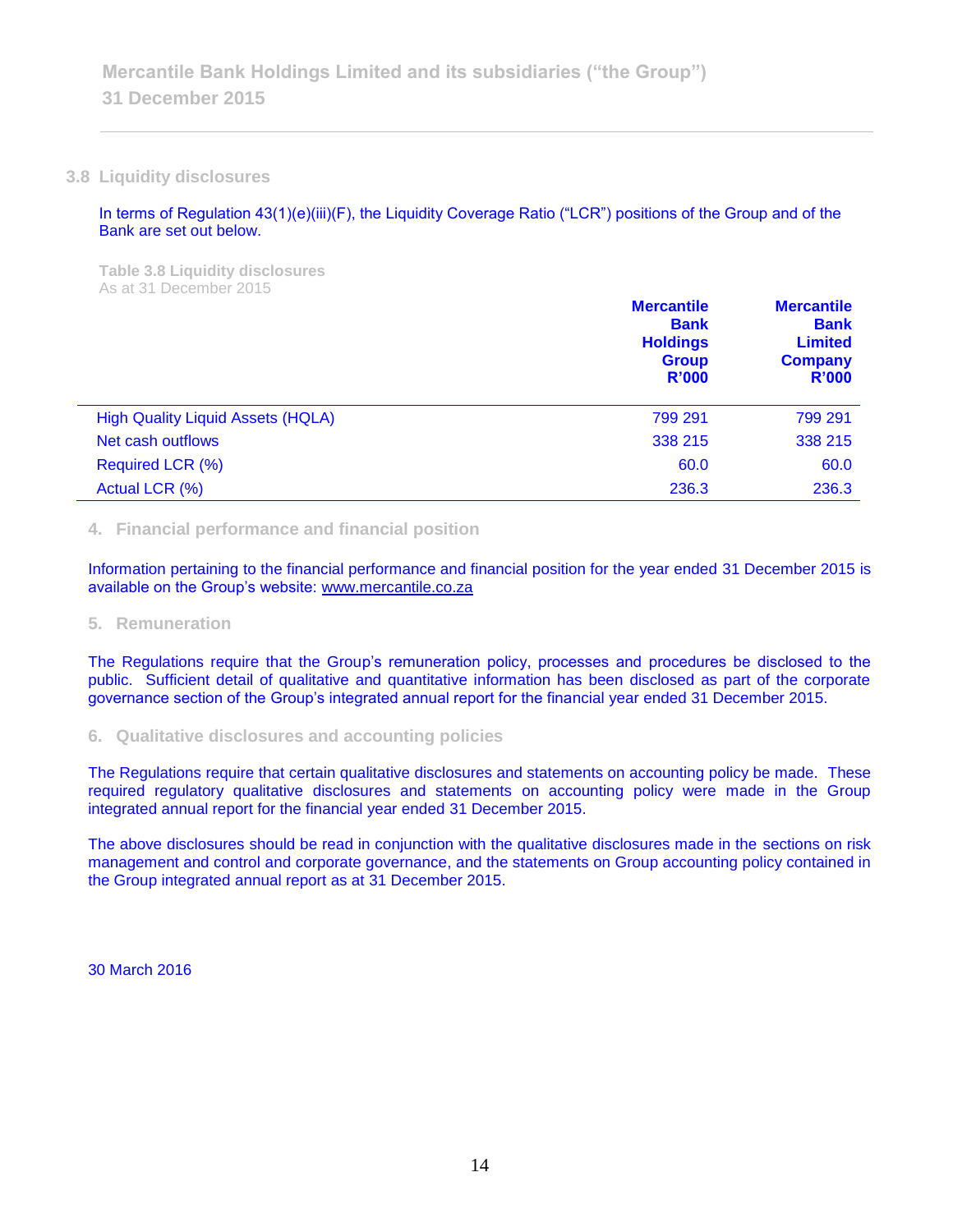# **ANNEXURE A: COMPOSITION OF CAPITAL DISCLOSURES TEMPLATE**

## **Mercantile Bank Group**

As at 31 December 2015

| Basel III common disclosures template to be used during the transition of regulatory adjustments<br>(i.e. from 1 June 2013 to 1 January 2018)<br><b>R'000</b> |                                                                                                                                       |                |              |
|---------------------------------------------------------------------------------------------------------------------------------------------------------------|---------------------------------------------------------------------------------------------------------------------------------------|----------------|--------------|
|                                                                                                                                                               | <b>Common Equity Tier 1 capital: instruments and reserves</b>                                                                         |                |              |
|                                                                                                                                                               | Directly issued qualifying common share capital (and equivalent for non-joint stock companies) plus related stock surplus             | 207 270        |              |
| $\overline{2}$                                                                                                                                                | <b>Retained earnings</b>                                                                                                              | 657 698        |              |
| 3                                                                                                                                                             | Accumulated other comprehensive income (and other reserves)                                                                           | 106 809        |              |
| $\overline{\mathbf{4}}$                                                                                                                                       | Directly issued capital subject to phase out from CET 1 (only applicable to non-joint stock companies)                                | 0              |              |
|                                                                                                                                                               | Public sector capital injections grandfathered until 1 January 2018                                                                   | $\Omega$       |              |
| $\overline{5}$                                                                                                                                                | Common share capital issued by subsidiaries and held third parties (amounts allowed in group CET)                                     | (1165)         | (1165)       |
| 6                                                                                                                                                             | <b>Common Equity Tier 1 capital before regulatory adjustments</b>                                                                     | 1970612        |              |
|                                                                                                                                                               | <b>Common Equity Tier 1 capital: regulatory adjustments</b>                                                                           |                |              |
| $\overline{7}$                                                                                                                                                | <b>Prudential valuation adjustments</b>                                                                                               | 0              | $\mathbf{0}$ |
| 8                                                                                                                                                             | Goodwill (net of related tax liability)                                                                                               | $\Omega$       |              |
| 9                                                                                                                                                             | Other intangibles other than mortgage-servicing rights (net of related tax liability)                                                 | 154 739        | 154 739      |
| 10                                                                                                                                                            | Deferred tax assets that rely on future profitability excluding those arising from temporary differences (net of related tax          |                |              |
|                                                                                                                                                               | liability)                                                                                                                            | 0              | 0            |
| 11                                                                                                                                                            | Cash-flow hedge reserve                                                                                                               | $\overline{0}$ | $\Omega$     |
| 12                                                                                                                                                            | Shortfall of provisions to expected losses                                                                                            | $\Omega$       | $\Omega$     |
| 13                                                                                                                                                            | Securitisation gain on sale                                                                                                           | 0              | $\mathbf{0}$ |
| 14                                                                                                                                                            | Gains and losses due to changes in own credit risk on fair valued liabilities                                                         | 0              | $\mathbf{0}$ |
| 15                                                                                                                                                            | Defined-benefit pension fund net assets                                                                                               | $\Omega$       | $\mathbf{0}$ |
| 16                                                                                                                                                            | Investments in own shares (if not already netted off paid-in capital on reported balance sheet                                        | $\Omega$       | $\Omega$     |
| 17                                                                                                                                                            | Reciprocal cross-holdings in common equity                                                                                            | $\Omega$       | $\Omega$     |
|                                                                                                                                                               | Investments in the capital of banking, financial, insurance entities that are outside the scope of regulatory consolidation,          |                |              |
| 18                                                                                                                                                            | net of eligible short position, where the bank does not own more than 10% of the issued share capital (amount above 10%<br>threshold) | $\mathbf{0}$   | $\mathbf{0}$ |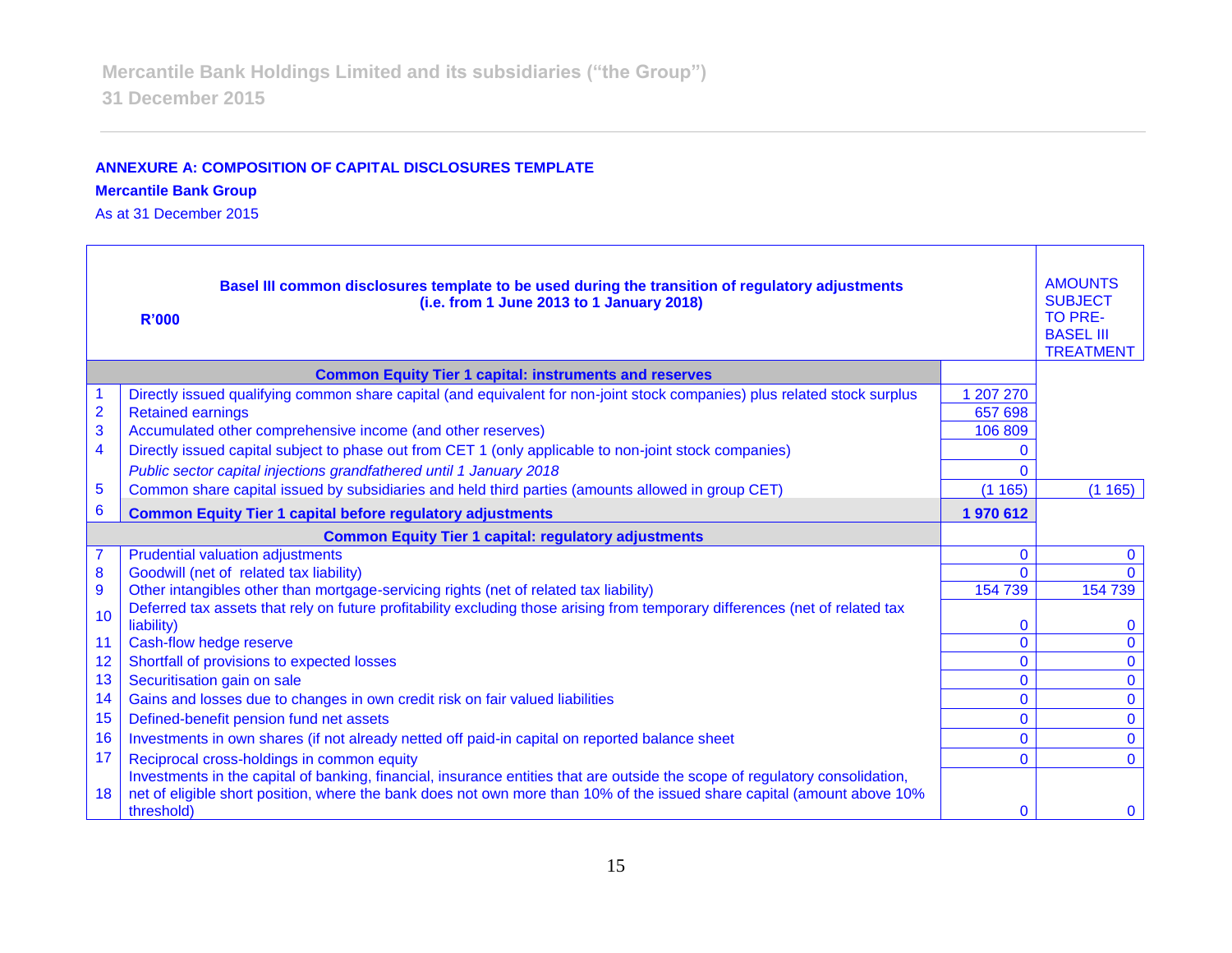**31 December 2015**

| 19 | Significant investments in the common stock of banking, financial and insurance entities that are outside the scope of                                                          |                |                |
|----|---------------------------------------------------------------------------------------------------------------------------------------------------------------------------------|----------------|----------------|
|    | regulatory consolidation, net of eligible short positions (amounts above 10% threshold)                                                                                         | 0              | $\mathbf 0$    |
| 20 | Mortgage servicing rights (amount above 10% threshold)                                                                                                                          | $\mathbf{O}$   | $\mathbf 0$    |
| 21 | Deferred tax assets arising from temporary differences (amounts above 10% threshold, net of related tax liability)                                                              | $\overline{0}$ | $\mathbf{0}$   |
| 22 | Amount exceeding the 15% threshold                                                                                                                                              | $\mathbf 0$    | $\mathbf 0$    |
| 23 | of which: significant investments in the common stock of financials                                                                                                             | $\mathbf 0$    | $\mathbf 0$    |
| 24 | of which: mortgage servicing rights                                                                                                                                             | $\mathbf 0$    | $\mathbf 0$    |
| 25 | of which: deferred tax assets arising from temporary differences                                                                                                                | $\mathbf 0$    | $\mathbf 0$    |
| 26 | National specific regulatory adjustments                                                                                                                                        | $\mathbf 0$    | $\overline{0}$ |
|    | REGULATORY ADJUSTMENTS APPLIED TO COMMON EQUITY TIER 1 IN RESPECT OF AMOUNTS SUBJECT TO<br><b>PR-BASEL III TREAMENT</b>                                                         | 154 739        |                |
|    | OF WHICH: Other intangibles other than mortgage-servicing rights (net of related tax liability)                                                                                 | 154 739        |                |
|    | OF WHICH:                                                                                                                                                                       | $\mathbf{0}$   |                |
| 27 | Regulatory adjustments applied to Common Equity Tier 1 due to insufficient Additional Tier 1 and Tier 2 to cover<br>deductions                                                  | 0              |                |
| 28 | <b>Total regulatory adjustments to Common Equity Tier 1</b>                                                                                                                     | 154 739        |                |
| 29 | <b>Common Equity Tier 1 capital (CET1)</b>                                                                                                                                      | 1815873        |                |
|    | <b>Additional Tier 1 capital: instruments</b>                                                                                                                                   |                |                |
| 30 | Directly issued qualifying Additional Tier 1 instruments plus related stock surplus                                                                                             | $\mathbf{0}$   |                |
| 31 | of which: classified as equity under applicable accounting standards                                                                                                            | $\mathbf{0}$   |                |
| 32 | of which: classified as liabilities under applicable accounting standards                                                                                                       | $\mathbf{0}$   |                |
| 33 | Directly issued capital instruments subject to phase out from Additional Tier 1                                                                                                 | $\Omega$       |                |
| 34 | Additional Tier 1 instruments (and CET1 instruments not included in line 5) issued by subsidiaries and held by third parties                                                    |                |                |
|    | (amounts allowed in group AT1)                                                                                                                                                  | 0              |                |
| 35 | of which: instruments issued by subsidiaries subject to phase out                                                                                                               | $\overline{0}$ |                |
| 36 | Additional Tier 1 capital before regulatory adjustments                                                                                                                         | $\Omega$       |                |
|    | <b>Additional Tier 1 capital: regulatory adjustments</b>                                                                                                                        |                |                |
| 37 | <b>Investments in own Additional Tier 1 instruments</b>                                                                                                                         | $\bf{0}$       | $\bf{0}$       |
| 38 | Reciprocal cross-holdings in Additional Tier 1 instruments                                                                                                                      | $\Omega$       | $\mathbf{0}$   |
|    | Investments in the capital of banking, financial, insurance entities that are outside the scope of regulatory consolidation,                                                    |                |                |
|    | net of eligible short position, where the bank does not own more than 10% of the issued common share capital of the entity                                                      |                |                |
| 39 | (amount above 10% threshold)                                                                                                                                                    | $\mathbf 0$    | $\mathbf 0$    |
| 40 | Significant investments in the capital of banking, financial and insurance entities that are outside the scope of regulatory<br>consolidation (net of eligible short positions) | 0              | $\mathbf 0$    |
| 41 | National specific regulatory adjustments                                                                                                                                        | $\mathbf{0}$   |                |
|    | REGULATORY ADJUSTMENTS APPLIED TO COMMON EQUITY TIER 1 IN RESPECT OF AMOUNTS SUBJECT TO<br><b>PR-BASEL III TREAMENT</b>                                                         |                |                |
|    |                                                                                                                                                                                 | 0              |                |
|    | OF WHICH: (INSERT NAME OF ADJUSTMENT)                                                                                                                                           | $\overline{0}$ |                |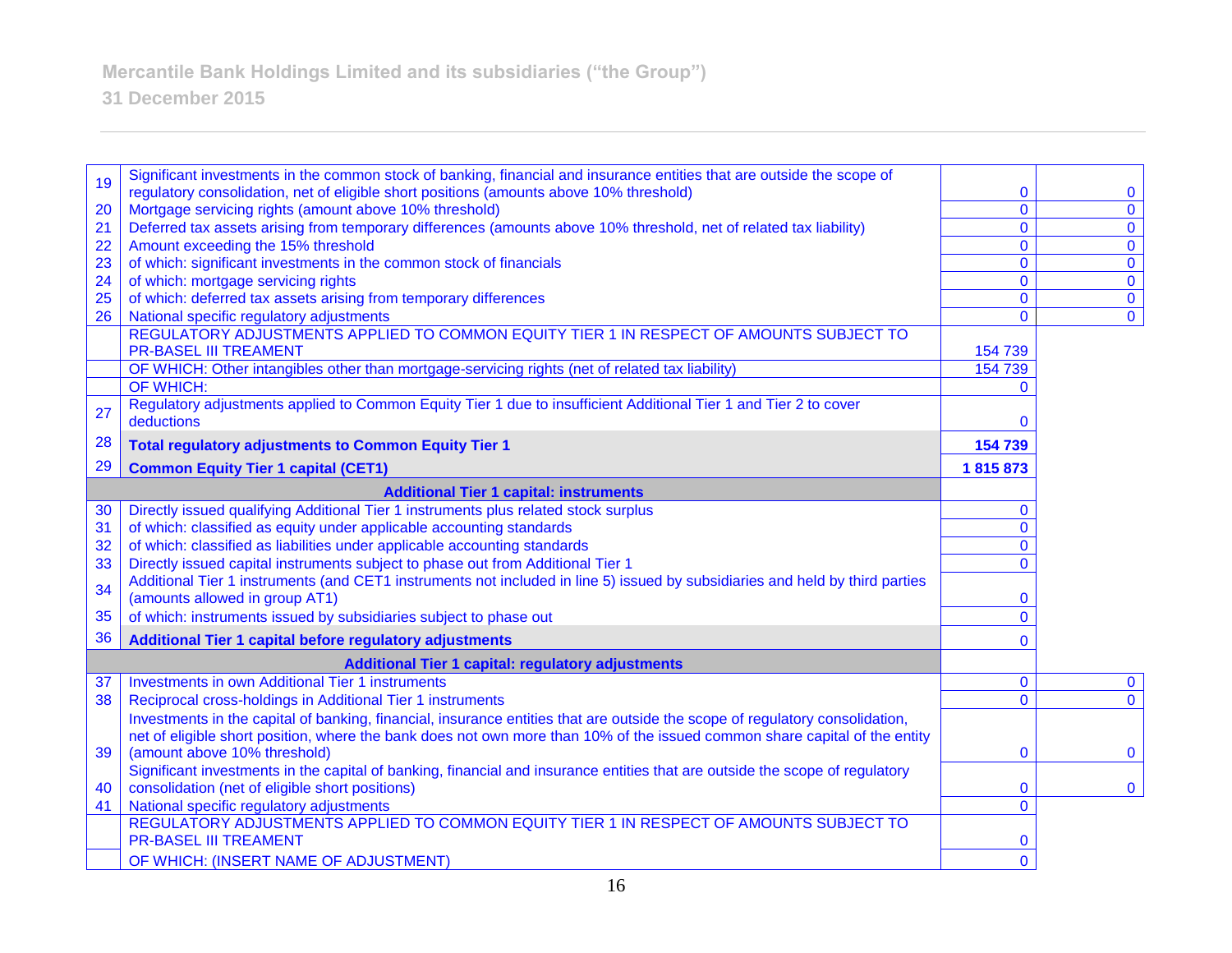|    | OF WHICH:                                                                                                                                                                       | $\mathbf 0$    |             |
|----|---------------------------------------------------------------------------------------------------------------------------------------------------------------------------------|----------------|-------------|
| 42 | Regulatory adjustments applied to Additional Tier 1 due to insufficient Tier 2 to cover deductions                                                                              | $\mathbf{0}$   |             |
| 43 | <b>Total regulatory adjustments to Additional Tier 1 capital</b>                                                                                                                | $\mathbf 0$    |             |
| 44 | <b>Additional Tier 1 capital (AT1)</b>                                                                                                                                          | $\bf{0}$       |             |
| 45 | Tier 1 capital (T1= CET1 + AT1)                                                                                                                                                 | 1815873        |             |
|    |                                                                                                                                                                                 |                |             |
|    | <b>Tier 2 capital and provisions</b>                                                                                                                                            |                |             |
| 46 | Directly issued qualifying Tier 2 instruments plus related stock surplus                                                                                                        | $\mathbf 0$    |             |
| 47 | Directly issued capital instruments subject to phase out from Tier 2                                                                                                            | $\mathbf{0}$   |             |
| 48 | Tier 2 instruments (and CET1 and AT1 instruments not included in lines 5 to 34) issued by subsidiaries and held by third<br>parties (amounts allowed in group Tier 2)           | $\mathbf 0$    |             |
| 49 | of which: instruments issued by subsidiaries subject to phase out                                                                                                               | $\Omega$       |             |
| 50 | <b>Provisions</b>                                                                                                                                                               | 25 530         |             |
| 51 | Tier 2 capital before regulatory adjustments                                                                                                                                    | 25 5 30        |             |
|    | Tier 2 capital: regulatory adjustments                                                                                                                                          |                |             |
| 52 | Investment in own Tier 2 instruments                                                                                                                                            | $\mathbf 0$    | $\bf{0}$    |
| 53 | Reciprocal cross-holdings in Tier 2 instruments                                                                                                                                 | $\Omega$       | $\Omega$    |
|    | Investments in capital of banking, financial and insurance entities that are outside the scope of regulatory consolidation,                                                     |                |             |
| 54 | net of eligible short positions, where the bank does not own more than 10% of the issued common share capital of the                                                            |                |             |
|    | entity (amount above the 10% threshold)                                                                                                                                         | $\bf{0}$       | $\mathbf 0$ |
| 55 | Significant investments in the capital of banking, financial and insurance entities that are outside the scope of regulatory<br>consolidation (net of eligible short positions) | $\mathbf 0$    | $\bf{0}$    |
| 56 | National specific regulatory adjustments                                                                                                                                        | $\overline{0}$ |             |
|    | REGULATORY ADJUSTMENTS APPLIED TO COMMON EQUITY TIER 2 IN RESPECT OF AMOUNTS SUBJECT TO<br><b>PR-BASEL III TREAMENT</b>                                                         | $\mathbf 0$    |             |
|    | OF WHICH: (INSERT NAME OF ADJUSTMENT)                                                                                                                                           | $\overline{0}$ |             |
|    | <b>OF WHICH:</b>                                                                                                                                                                | $\Omega$       |             |
| 57 | <b>Total regulatory adjustments to Tier 2 capital</b>                                                                                                                           | $\mathbf{0}$   |             |
| 58 | <b>Tier 2 capital (T2)</b>                                                                                                                                                      | 25 530         |             |
| 59 | Total capital (TC= T1 + T2)                                                                                                                                                     | 1841403        |             |
|    | RISK WEIGHTED ASSETS IN RESPECT OF AMOUNTS SUBJECT TO PRE-BASEL III TREAMENT                                                                                                    | 9 047 703      |             |
|    | OF WHICH: (INSERT NAME OF ADJUSTMENT)                                                                                                                                           |                |             |
|    | OF WHICH:                                                                                                                                                                       | $\mathbf{0}$   |             |
| 60 | Total risk weighted assets                                                                                                                                                      | 9 047 703      |             |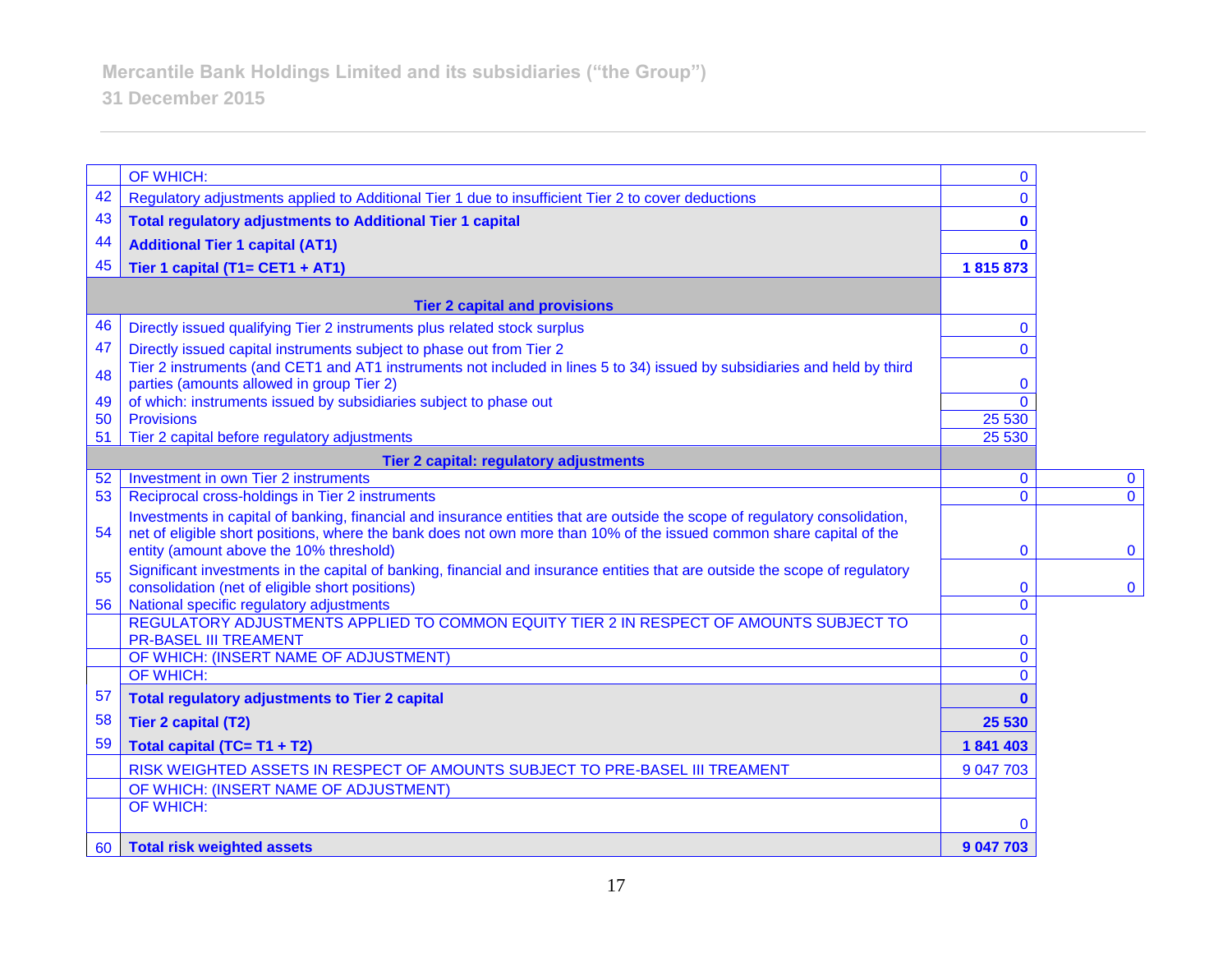| <b>Capital ratios</b>                                              |                                                                                                                                                 |                |  |
|--------------------------------------------------------------------|-------------------------------------------------------------------------------------------------------------------------------------------------|----------------|--|
| 61                                                                 | Common Equity Tier 1 (as a percentage of risk weighted assets)                                                                                  | 20.07          |  |
| 62                                                                 | Tier 1 (as a percentage of risk weighted assets)                                                                                                | 20.07          |  |
| 63                                                                 | Total capital (as a percentage of risk weighted assets)                                                                                         | 20.35          |  |
| 64                                                                 | Institution specific buffers requirements (minimum CET1 requirement plus capital conservation buffers plus countercyclical                      |                |  |
|                                                                    | buffer requirements plus G-SIB buffer requirement, expressed as a percentage of risk weighted assets)                                           | 2.50           |  |
| 65                                                                 | of which: capital conservation buffer requirement                                                                                               | $\mathbf{0}$   |  |
| 66                                                                 | of which: bank specific countercyclical buffer requirement                                                                                      | $\mathbf 0$    |  |
| 67                                                                 | of which: G-SIB buffer requirement                                                                                                              | $\mathbf{0}$   |  |
| 68                                                                 | Common Equity Tier 1 available to meet buffers (as a percentage of risk weighted assets)                                                        | 20.07          |  |
|                                                                    | <b>National Minima (if different from Basel 3)</b>                                                                                              |                |  |
| 69                                                                 | National Common Equity Tier 1 minimum ratio (if different from Basel 3 minimum)                                                                 | 6.50           |  |
| 70                                                                 | National Tier 1 minimum ratio                                                                                                                   | 8.00           |  |
| 71                                                                 | National total capital minimum ratio                                                                                                            | 10.00          |  |
| Amounts below the threshold for deductions (before risk weighting) |                                                                                                                                                 |                |  |
| 72                                                                 | Non-significant investments in the capital of other financials                                                                                  | $\mathbf{0}$   |  |
| 73                                                                 | Significant investments in common stock of financials                                                                                           | $\mathbf 0$    |  |
| 74                                                                 | Mortgage servicing rights (net of related tax liability)                                                                                        | $\mathbf 0$    |  |
| 75                                                                 | Deferred tax assets arising from temporary differences (net of related tax liability)                                                           | $\Omega$       |  |
| Applicable caps on the inclusion of provisions in Tier 2           |                                                                                                                                                 |                |  |
| 76                                                                 | Provisions eligible for inclusion in Tier 2 in respect of exposures subject to standardised approach (prior to application of                   |                |  |
|                                                                    | cap)                                                                                                                                            | 25 530         |  |
| 77                                                                 | Cap on inclusion of provisions in Tier 2 under standardised approach                                                                            | $\mathbf{0}$   |  |
| 78                                                                 | Provisions eligible for inclusion in Tier 2 in respect of exposures subject to internal ratings-based approach (prior to<br>application of cap) | $\mathbf{0}$   |  |
| 79                                                                 | Cap on inclusion of provisions in Tier 2 under internal ratings-based approach                                                                  | $\mathbf{0}$   |  |
|                                                                    | Capital instruments subject to phase-out arrangement (only applicable between 1 Jan 2018 and 1 Jan 2022)                                        |                |  |
| 80                                                                 | Current cap on CET1 instruments subject to phase out arrangements                                                                               | $\mathbf 0$    |  |
| 81                                                                 | Amounts excluded from CET1 due to cap (excess over cap after redemptions and maturities)                                                        | $\mathbf 0$    |  |
| 82                                                                 | Current cap on AT1 instruments subject to phase out arrangements                                                                                | $\pmb{0}$      |  |
| 83                                                                 | Amounts excluded from AT1 due to cap (excess over cap after redemptions and maturities)                                                         | $\overline{0}$ |  |
| 84                                                                 | Current cap on T2 instruments subject to phase out arrangements                                                                                 | $\overline{0}$ |  |
| 85                                                                 | Amounts excluded from T2 due to cap (excess over cap after redemptions and maturities)                                                          | $\overline{0}$ |  |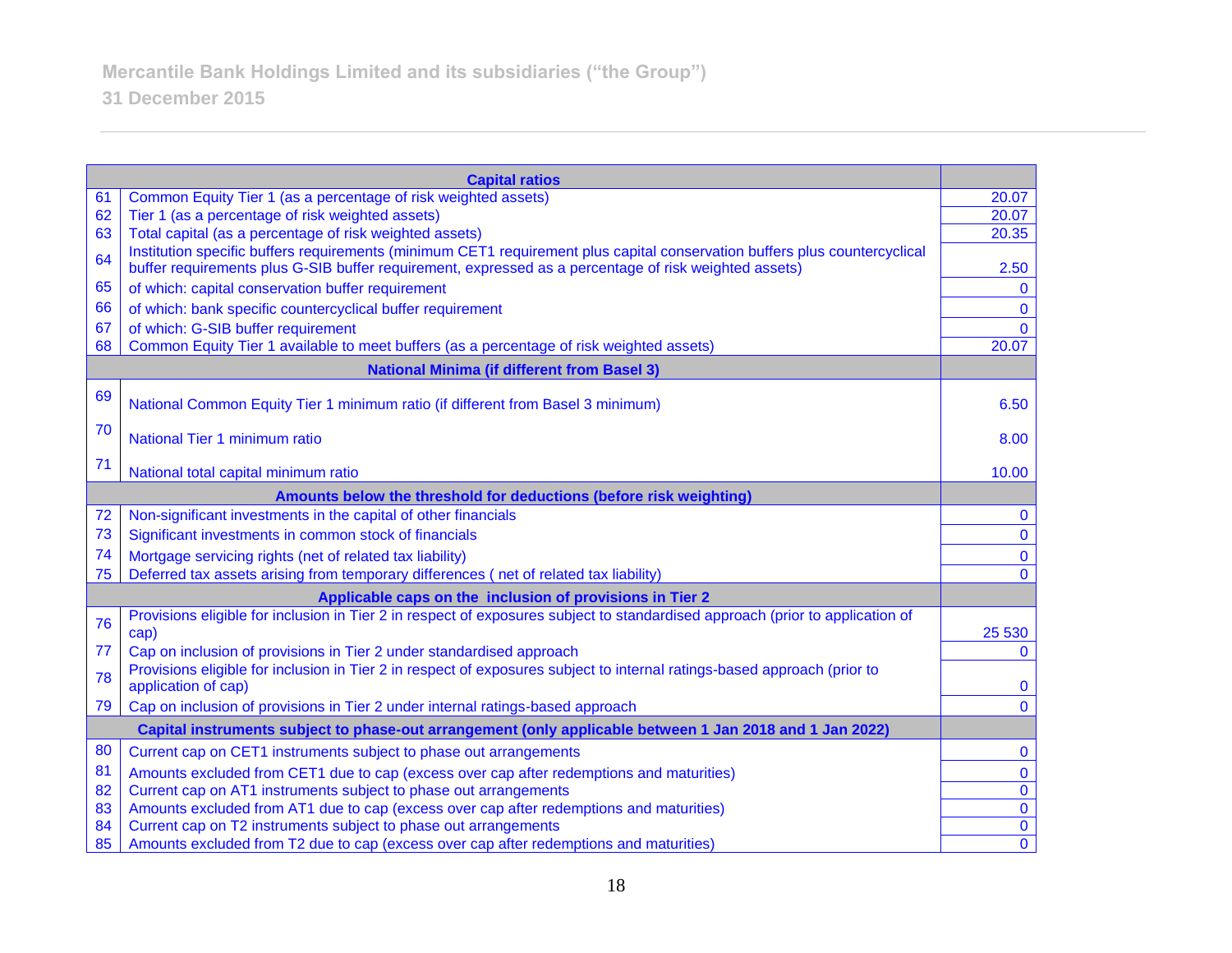# **ANNEXURE A: COMPOSITION OF CAPITAL DISCLOSURES TEMPLATE**

**Mercantile Bank Limited (solo)**

As at 31 December 2015

| Basel III common disclosures template to be used during the transition of regulatory adjustments<br>(i.e. from 1 June 2013 to 1 January 2018)<br><b>TO PRE-</b><br>R'000 |                                                                                                                                                                                                                                                         |                |                |
|--------------------------------------------------------------------------------------------------------------------------------------------------------------------------|---------------------------------------------------------------------------------------------------------------------------------------------------------------------------------------------------------------------------------------------------------|----------------|----------------|
|                                                                                                                                                                          | <b>Common Equity Tier 1 capital: instruments and reserves</b>                                                                                                                                                                                           |                |                |
|                                                                                                                                                                          | Directly issued qualifying common share capital (and equivalent for non-joint stock companies) plus related stock surplus                                                                                                                               | 483 300        |                |
| $\overline{\mathbf{2}}$                                                                                                                                                  | <b>Retained earnings</b>                                                                                                                                                                                                                                | 448 588        |                |
| 3                                                                                                                                                                        | Accumulated other comprehensive income (and other reserves)                                                                                                                                                                                             | 56 656         |                |
| $\overline{\mathbf{4}}$                                                                                                                                                  | Directly issued capital subject to phase out from CET 1 (only applicable to non-joint stock companies)                                                                                                                                                  |                |                |
|                                                                                                                                                                          | Public sector capital injections grandfathered until 1 January 2018                                                                                                                                                                                     | $\mathbf{0}$   |                |
| 5                                                                                                                                                                        | Common share capital issued by subsidiaries and held third parties (amounts allowed in group CET)                                                                                                                                                       | $\mathbf{0}$   | $\mathbf{0}$   |
| 6                                                                                                                                                                        | <b>Common Equity Tier 1 capital before regulatory adjustments</b>                                                                                                                                                                                       | 1 988 544      |                |
| <b>Common Equity Tier 1 capital: regulatory adjustments</b>                                                                                                              |                                                                                                                                                                                                                                                         |                |                |
| $\overline{7}$                                                                                                                                                           | <b>Prudential valuation adjustments</b>                                                                                                                                                                                                                 | $\mathbf{0}$   | $\mathbf{0}$   |
| $\bf{8}$                                                                                                                                                                 | Goodwill (net of related tax liability)                                                                                                                                                                                                                 | $\Omega$       | $\Omega$       |
| 9                                                                                                                                                                        | Other intangibles other than mortgage-servicing rights (net of related tax liability)                                                                                                                                                                   | 154 474        | 154 474        |
| 10                                                                                                                                                                       | Deferred tax assets that rely on future profitability excluding those arising from temporary differences (net of related tax                                                                                                                            |                |                |
|                                                                                                                                                                          | liability)                                                                                                                                                                                                                                              | $\bf{0}$       | $\bf{0}$       |
| 11                                                                                                                                                                       | Cash-flow hedge reserve                                                                                                                                                                                                                                 | $\overline{0}$ | $\mathbf{0}$   |
| 12                                                                                                                                                                       | Shortfall of provisions to expected losses                                                                                                                                                                                                              | $\mathbf{0}$   | $\mathbf{0}$   |
| 13                                                                                                                                                                       | Securitisation gain on sale                                                                                                                                                                                                                             | $\mathbf 0$    | $\mathbf 0$    |
| 14                                                                                                                                                                       | Gains and losses due to changes in own credit risk on fair valued liabilities                                                                                                                                                                           | $\mathbf 0$    | $\overline{0}$ |
| 15                                                                                                                                                                       | Defined-benefit pension fund net assets                                                                                                                                                                                                                 | $\mathbf{0}$   | $\mathbf 0$    |
| 16                                                                                                                                                                       | Investments in own shares (if not already netted off paid-in capital on reported balance sheet                                                                                                                                                          | $\mathbf 0$    | $\mathbf 0$    |
| 17                                                                                                                                                                       | Reciprocal cross-holdings in common equity                                                                                                                                                                                                              | $\overline{0}$ | $\Omega$       |
| 18                                                                                                                                                                       | Investments in the capital of banking, financial, insurance entities that are outside the scope of regulatory consolidation, net<br>of eligible short position, where the bank does not own more than 10% of the issued share capital (amount above 10% |                |                |
|                                                                                                                                                                          | threshold)                                                                                                                                                                                                                                              | $\Omega$       | $\mathbf{0}$   |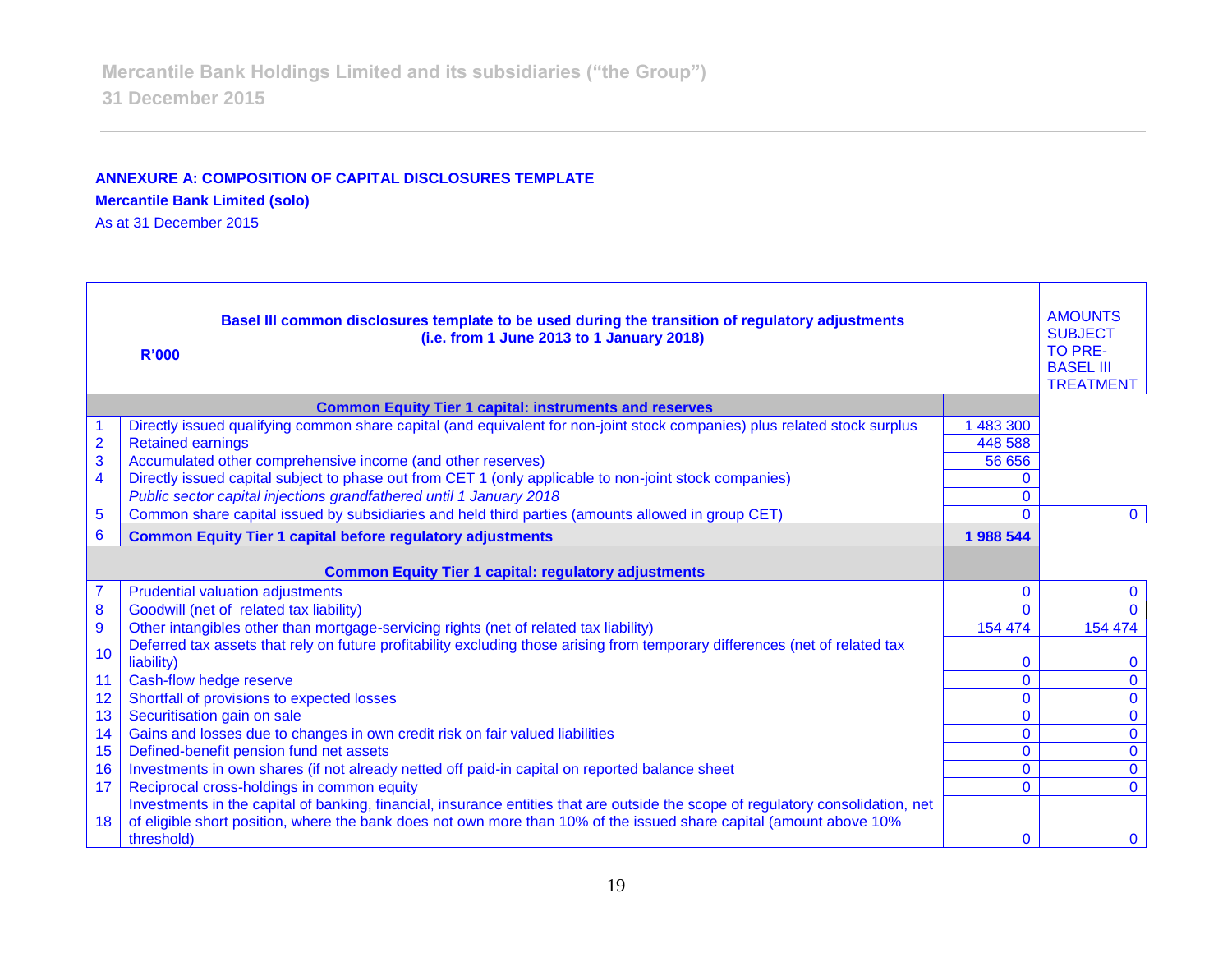**31 December 2015**

| 19 | Significant investments in the common stock of banking, financial and insurance entities that are outside the scope of           |                |                |
|----|----------------------------------------------------------------------------------------------------------------------------------|----------------|----------------|
|    | regulatory consolidation, net of eligible short positions (amounts above 10% threshold)                                          | $\mathbf{0}$   | $\mathbf 0$    |
| 20 | Mortgage servicing rights (amount above 10% threshold)                                                                           | $\overline{0}$ | $\mathbf 0$    |
| 21 | Deferred tax assets arising from temporary differences (amounts above 10% threshold, net of related tax liability)               | $\mathbf{0}$   | $\overline{0}$ |
| 22 | Amount exceeding the 15% threshold                                                                                               | $\mathbf{0}$   | $\mathbf{0}$   |
| 23 | of which: significant investments in the common stock of financials                                                              | $\mathbf{0}$   | $\overline{0}$ |
| 24 | of which: mortgage servicing rights                                                                                              | $\mathbf 0$    | $\overline{0}$ |
| 25 | of which: deferred tax assets arising from temporary differences                                                                 | 0              | $\mathbf 0$    |
| 26 | National specific regulatory adjustments                                                                                         | $\mathbf{0}$   | $\mathbf 0$    |
|    | REGULATORY ADJUSTMENTS APPLIED TO COMMON EQUITY TIER 1 IN RESPECT OF AMOUNTS SUBJECT TO                                          |                |                |
|    | <b>PR-BASEL III TREAMENT</b>                                                                                                     | 154 474        |                |
|    | OF WHICH: Other intangibles other than mortgage-servicing rights (net of related tax liability)                                  | 154 474        |                |
|    | OF WHICH:                                                                                                                        | $\Omega$       |                |
| 27 | Regulatory adjustments applied to Common Equity Tier 1 due to insufficient Additional Tier 1 and Tier 2 to cover                 |                |                |
|    | deductions                                                                                                                       | 0              |                |
| 28 | <b>Total regulatory adjustments to Common Equity Tier 1</b>                                                                      | 154 474        |                |
| 29 | <b>Common Equity Tier 1 capital (CET1)</b>                                                                                       | 1834070        |                |
|    | <b>Additional Tier 1 capital: instruments</b>                                                                                    |                |                |
| 30 | Directly issued qualifying Additional Tier 1 instruments plus related stock surplus                                              | 0              |                |
| 31 | of which: classified as equity under applicable accounting standards                                                             | $\mathbf{0}$   |                |
| 32 | of which: classified as liabilities under applicable accounting standards                                                        | $\mathbf{0}$   |                |
| 33 | Directly issued capital instruments subject to phase out from Additional Tier 1                                                  | $\mathbf{0}$   |                |
| 34 | Additional Tier 1 instruments (and CET1 instruments not included in line 5) issued by subsidiaries and held by third parties     |                |                |
|    | (amounts allowed in group AT1)                                                                                                   | 0              |                |
| 35 | of which: instruments issued by subsidiaries subject to phase out                                                                | $\overline{0}$ |                |
| 36 | Additional Tier 1 capital before regulatory adjustments                                                                          | $\Omega$       |                |
|    | <b>Additional Tier 1 capital: regulatory adjustments</b>                                                                         |                |                |
| 37 | Investments in own Additional Tier 1 instruments                                                                                 | $\mathbf{0}$   | $\mathbf{0}$   |
| 38 | Reciprocal cross-holdings in Additional Tier 1 instruments                                                                       | $\Omega$       | $\mathbf{0}$   |
|    | Investments in the capital of banking, financial, insurance entities that are outside the scope of regulatory consolidation, net |                |                |
| 39 | of eligible short position, where the bank does not own more than 10% of the issued common share capital of the entity           |                |                |
|    | (amount above 10% threshold)                                                                                                     | 0              | $\mathbf{0}$   |
| 40 | Significant investments in the capital of banking, financial and insurance entities that are outside the scope of regulatory     |                |                |
|    | consolidation (net of eligible short positions)                                                                                  | 0              | $\mathbf{0}$   |
| 41 | National specific regulatory adjustments                                                                                         | 0              |                |
|    | REGULATORY ADJUSTMENTS APPLIED TO COMMON EQUITY TIER 1 IN RESPECT OF AMOUNTS SUBJECT TO                                          |                |                |
|    | <b>PR-BASEL III TREAMENT</b>                                                                                                     | 0              |                |
|    | OF WHICH: (INSERT NAME OF ADJUSTMENT)                                                                                            |                |                |
|    |                                                                                                                                  | $\mathbf{0}$   |                |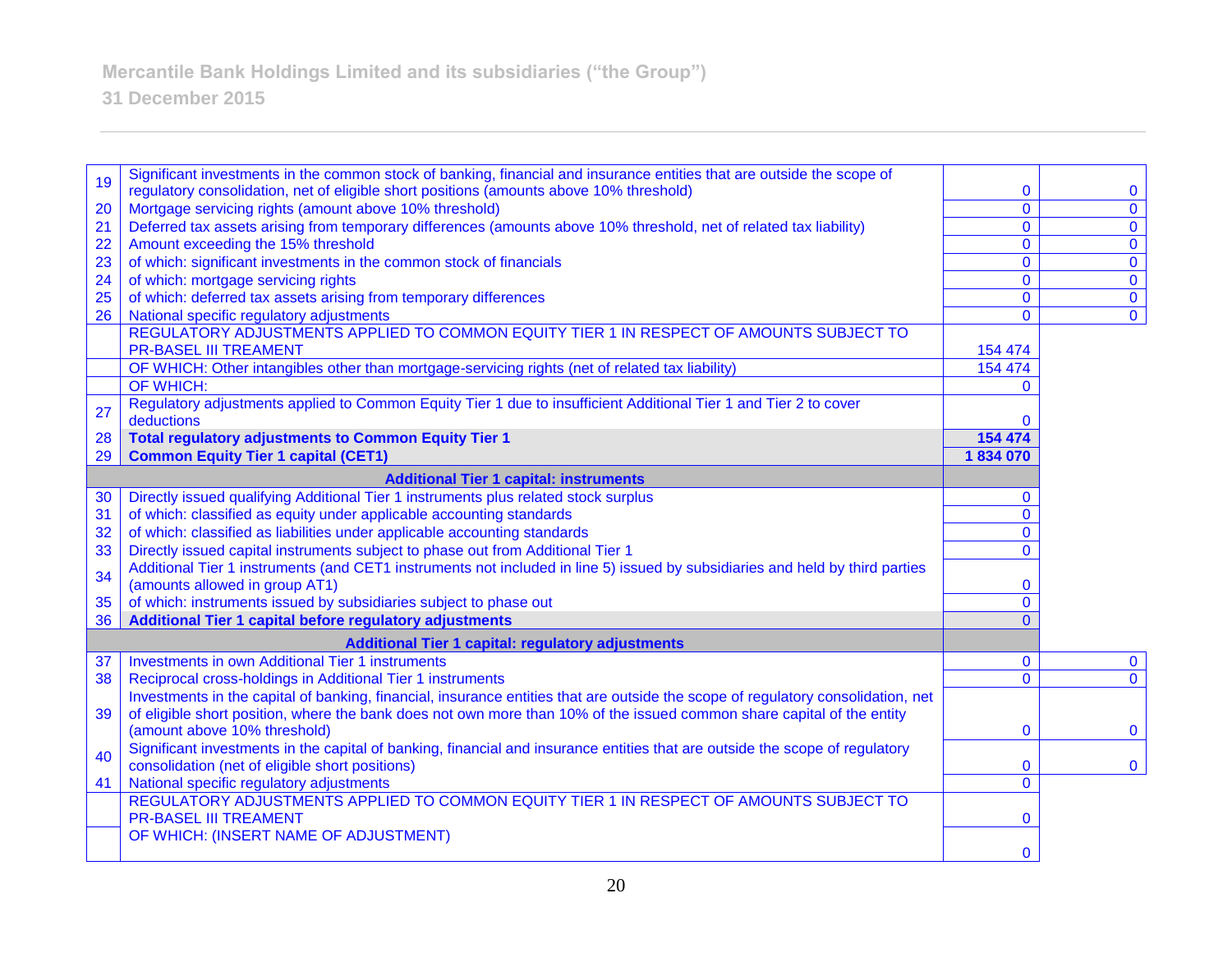**31 December 2015**

|                                      | OF WHICH:                                                                                                                                                             | $\mathbf 0$  |              |
|--------------------------------------|-----------------------------------------------------------------------------------------------------------------------------------------------------------------------|--------------|--------------|
| 42                                   | Regulatory adjustments applied to Additional Tier 1 due to insufficient Tier 2 to cover deductions                                                                    | $\mathbf{0}$ |              |
| 43                                   | <b>Total regulatory adjustments to Additional Tier 1 capital</b>                                                                                                      | $\mathbf{0}$ |              |
| 44                                   | <b>Additional Tier 1 capital (AT1)</b>                                                                                                                                | $\mathbf{0}$ |              |
| 45                                   | Tier 1 capital (T1= CET1 + AT1)                                                                                                                                       | 1834070      |              |
| <b>Tier 2 capital and provisions</b> |                                                                                                                                                                       |              |              |
| 46                                   | Directly issued qualifying Tier 2 instruments plus related stock surplus                                                                                              | $\mathbf{0}$ |              |
| 47                                   | Directly issued capital instruments subject to phase out from Tier 2                                                                                                  | $\Omega$     |              |
| 48                                   | Tier 2 instruments (and CET1 and AT1 instruments not included in lines 5 to 34) issued by subsidiaries and held by third<br>parties (amounts allowed in group Tier 2) | $\mathbf 0$  |              |
| 49                                   | of which: instruments issued by subsidiaries subject to phase out                                                                                                     | $\Omega$     |              |
| 50                                   | <b>Provisions</b>                                                                                                                                                     | 25 340       |              |
| 51                                   | Tier 2 capital before regulatory adjustments                                                                                                                          | 25 340       |              |
|                                      | Tier 2 capital: regulatory adjustments                                                                                                                                |              |              |
| 52                                   | Investment in own Tier 2 instruments                                                                                                                                  | $\mathbf{0}$ | $\mathbf 0$  |
| 53                                   | Reciprocal cross-holdings in Tier 2 instruments                                                                                                                       | $\Omega$     | $\mathbf{0}$ |
|                                      | Investments in capital of banking, financial and insurance entities that are outside the scope of regulatory consolidation, net                                       |              |              |
| 54                                   | of eligible short positions, where the bank does not own more than 10% of the issued common share capital of the entity                                               |              |              |
|                                      | (amount above the 10% threshold)                                                                                                                                      | $\mathbf 0$  | $\mathbf 0$  |
| 55                                   | Significant investments in the capital of banking, financial and insurance entities that are outside the scope of regulatory                                          |              |              |
|                                      | consolidation (net of eligible short positions)                                                                                                                       | $\mathbf 0$  | $\mathbf{0}$ |
| 56                                   | National specific regulatory adjustments                                                                                                                              | $\mathbf{0}$ |              |
|                                      | REGULATORY ADJUSTMENTS APPLIED TO COMMON EQUITY TIER 2 IN RESPECT OF AMOUNTS SUBJECT TO<br><b>PR-BASEL III TREAMENT</b>                                               | $\mathbf 0$  |              |
|                                      | OF WHICH: (INSERT NAME OF ADJUSTMENT)                                                                                                                                 | $\mathbf{0}$ |              |
|                                      | OF WHICH:                                                                                                                                                             |              |              |
|                                      |                                                                                                                                                                       | $\mathbf 0$  |              |
| 57                                   | <b>Total regulatory adjustments to Tier 2 capital</b>                                                                                                                 | $\mathbf{0}$ |              |
| 58                                   | <b>Tier 2 capital (T2)</b>                                                                                                                                            | 25 340       |              |
| 59                                   | Total capital (TC= T1 + T2)                                                                                                                                           | 1859410      |              |
|                                      | RISK WEIGHTED ASSETS IN RESPECT OF AMOUNTS SUBJECT TO PRE-BASEL III TREAMENT                                                                                          |              |              |
|                                      |                                                                                                                                                                       | 8 8 10 4 5 8 |              |
|                                      | OF WHICH: (INSERT NAME OF ADJUSTMENT)                                                                                                                                 |              |              |
|                                      | <b>OF WHICH:</b>                                                                                                                                                      |              |              |
|                                      |                                                                                                                                                                       | $\Omega$     |              |
| 60                                   | <b>Total risk weighted assets</b>                                                                                                                                     | 8 8 10 4 58  |              |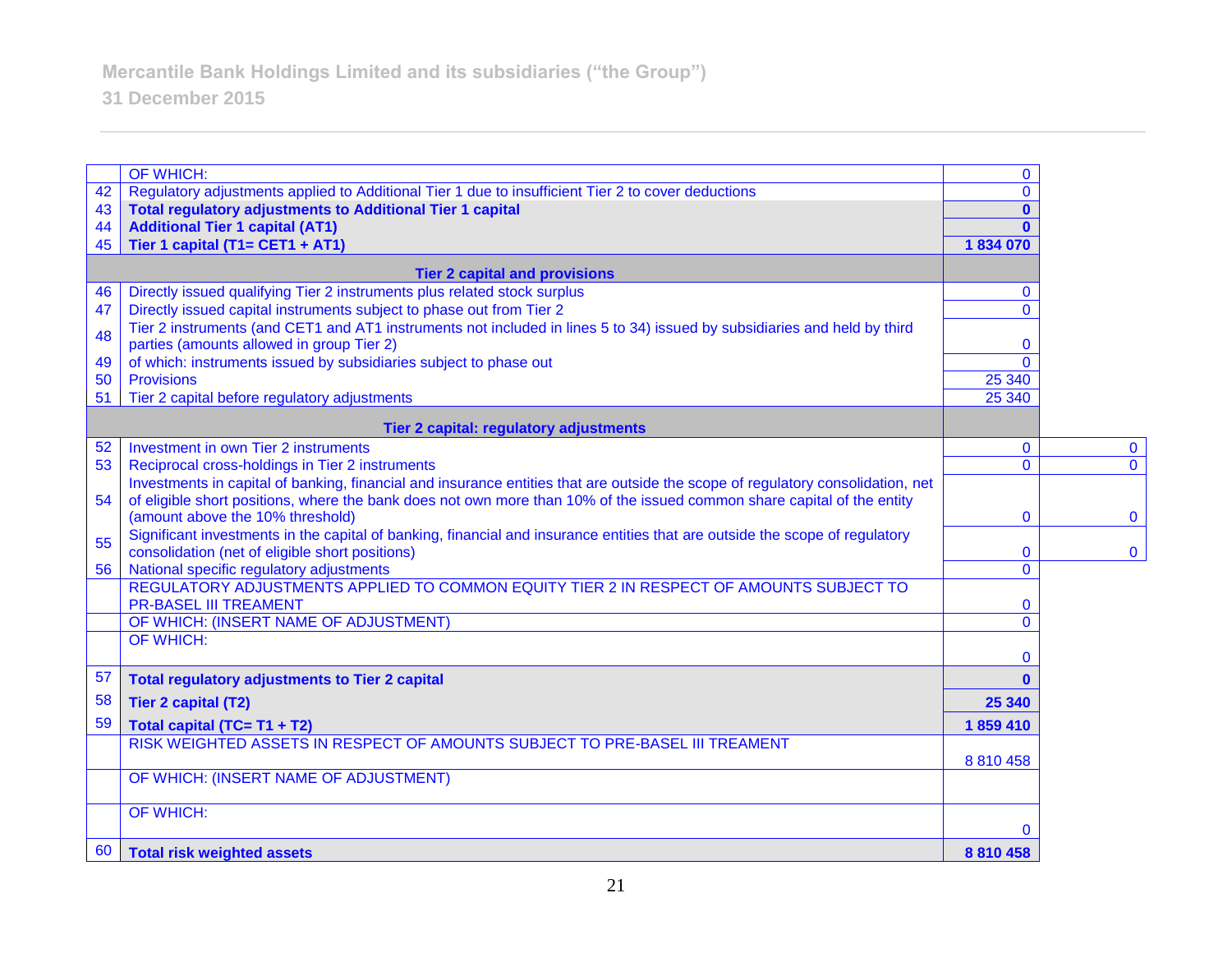| <b>Capital ratios</b>                                              |                                                                                                                               |                    |  |
|--------------------------------------------------------------------|-------------------------------------------------------------------------------------------------------------------------------|--------------------|--|
| 61                                                                 | Common Equity Tier 1 (as a percentage of risk weighted assets)                                                                | $\overline{20.82}$ |  |
| 62                                                                 | Tier 1 (as a percentage of risk weighted assets)                                                                              | 20.82              |  |
| 63                                                                 | Total capital (as a percentage of risk weighted assets)                                                                       | 21.10              |  |
| 64                                                                 | Institution specific buffers requirements (minimum CET1 requirement plus capital conservation buffers plus countercyclical    |                    |  |
|                                                                    | buffer requirements plus G-SIB buffer requirement, expressed as a percentage of risk weighted assets)                         | 2.50               |  |
| 65                                                                 | of which: capital conservation buffer requirement                                                                             | $\mathbf{0}$       |  |
| 66                                                                 | of which: bank specific countercyclical buffer requirement                                                                    | $\mathbf 0$        |  |
| 67                                                                 | of which: G-SIB buffer requirement                                                                                            | $\mathbf{0}$       |  |
| 68                                                                 | Common Equity Tier 1 available to meet buffers (as a percentage of risk weighted assets)                                      | 20.82              |  |
|                                                                    | <b>National Minima (if different from Basel 3)</b>                                                                            |                    |  |
| 69                                                                 | National Common Equity Tier 1 minimum ratio (if different from Basel 3 minimum)                                               | 6.50               |  |
|                                                                    |                                                                                                                               |                    |  |
| 70                                                                 | National Tier 1 minimum ratio                                                                                                 | 8.00               |  |
| 71                                                                 |                                                                                                                               |                    |  |
|                                                                    | National total capital minimum ratio                                                                                          | 10.00              |  |
| Amounts below the threshold for deductions (before risk weighting) |                                                                                                                               |                    |  |
| 72                                                                 | Non-significant investments in the capital of other financials                                                                | $\mathbf{0}$       |  |
| 73                                                                 | Significant investments in common stock of financials                                                                         | $\mathbf{0}$       |  |
| 74                                                                 | Mortgage servicing rights (net of related tax liability)                                                                      | $\mathbf{0}$       |  |
| 75                                                                 | Deferred tax assets arising from temporary differences (net of related tax liability)                                         | $\mathbf{0}$       |  |
|                                                                    | Applicable caps on the inclusion of provisions in Tier 2                                                                      |                    |  |
| 76                                                                 | Provisions eligible for inclusion in Tier 2 in respect of exposures subject to standardised approach (prior to application of |                    |  |
|                                                                    | cap)                                                                                                                          | 25 340             |  |
| 77                                                                 | Cap on inclusion of provisions in Tier 2 under standardised approach                                                          | $\mathbf{0}$       |  |
| 78                                                                 | Provisions eligible for inclusion in Tier 2 in respect of exposures subject to internal ratings-based approach (prior to      |                    |  |
|                                                                    | application of cap)                                                                                                           | $\bf{0}$           |  |
| 79                                                                 | Cap on inclusion of provisions in Tier 2 under internal ratings-based approach                                                | $\mathbf{0}$       |  |
|                                                                    |                                                                                                                               |                    |  |
|                                                                    | Capital instruments subject to phase-out arrangement (only applicable between 1 Jan 2018 and 1 Jan 2022)                      |                    |  |
| 80                                                                 | Current cap on CET1 instruments subject to phase out arrangements                                                             | $\bf{0}$           |  |
| 81                                                                 | Amounts excluded from CET1 due to cap (excess over cap after redemptions and maturities)                                      | $\bf{0}$           |  |
| 82                                                                 | Current cap on AT1 instruments subject to phase out arrangements                                                              | $\bf{0}$           |  |
| 83                                                                 | Amounts excluded from AT1 due to cap (excess over cap after redemptions and maturities)                                       | $\bf{0}$           |  |
| 84                                                                 | Current cap on T2 instruments subject to phase out arrangements                                                               | $\bf{0}$           |  |
| 85                                                                 | Amounts excluded from T2 due to cap (excess over cap after redemptions and maturities)                                        | $\mathbf{0}$       |  |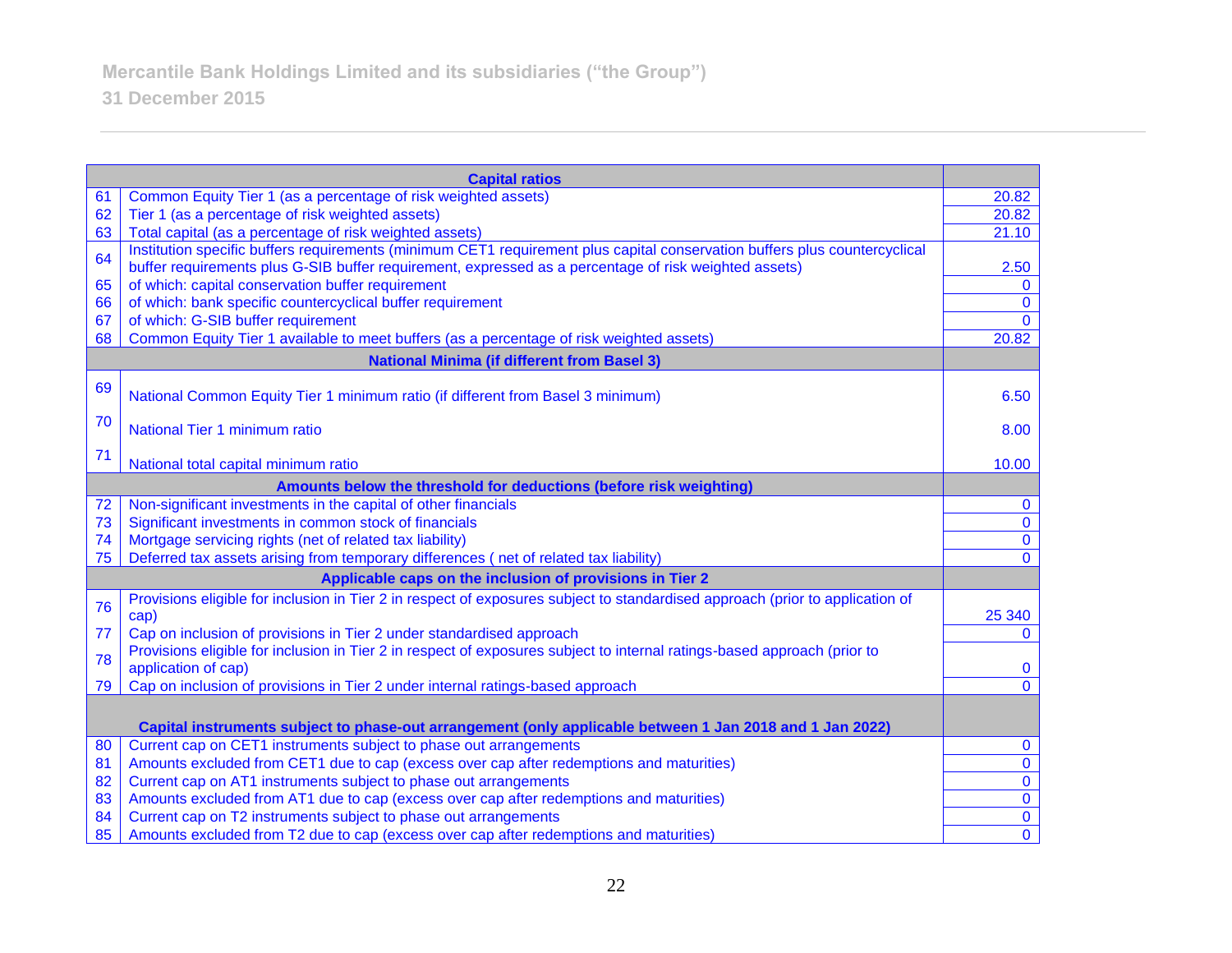#### **ANNEXURE B: MAIN FEATURES DISCLOSURE TEMPLATE**

**Mercantile Bank Group and Mercantile Bank Limited (solo)**

As at 31 December 2015

Set out below is the template that banks must use to ensure that the key features of all regulatory capital instruments are disclosed. Banks will be required to complete all of the shaded cells for each outstanding regulatory capital instrument (banks should insert "N/A" if the question is not applicable).

| Disclosure template for main features of regulatory capital instruments |                                                                                                |                                 |                                         |
|-------------------------------------------------------------------------|------------------------------------------------------------------------------------------------|---------------------------------|-----------------------------------------|
|                                                                         |                                                                                                |                                 |                                         |
|                                                                         | <b>Issuer</b>                                                                                  | <b>Mercantile Bank Limited</b>  | <b>Mercantile Bank Holdings Limited</b> |
| $\overline{2}$                                                          | Unique identifier (e.g. CUSIP, ISIN or Bloomberg identifier for private<br>placement)          | <b>Unlisted</b>                 | <b>Unlisted</b>                         |
| 3                                                                       | Governing Law(s) of the instrument                                                             | <b>Banks Act, Companies Act</b> | <b>Banks Act, Companies Act</b>         |
|                                                                         | <b>Regulatory treatment</b>                                                                    |                                 |                                         |
| $\overline{4}$                                                          | <b>Transitional Basel III rules</b>                                                            | <b>Common Equity Tier 1</b>     | <b>Common Equity Tier 1</b>             |
| $\overline{5}$                                                          | <b>Post-transitional Basel III rules</b>                                                       | <b>Common Equity Tier 1</b>     | <b>Common Equity Tier 1</b>             |
| $6\phantom{1}6$                                                         | Eligible at solo/group/group & solo                                                            | Group and solo                  | Group                                   |
| $\overline{7}$                                                          | Instrument type (type to be specified by each jurisdiction)                                    | <b>Ordinary share capital</b>   | <b>Ordinary share capital</b>           |
| 8                                                                       | Amount recognised in regulatory capital (Currency in mil, as of most recent<br>reporting date) | R1 483 Million                  | R1 207 Million                          |
| $\overline{9}$                                                          | Par value of instrument                                                                        | R <sub>2.00</sub>               | 1 cent                                  |
| 10                                                                      | <b>Accounting classification</b>                                                               | Shareholders' equity            | Shareholders' equity                    |
| 11                                                                      | Original date of issuance                                                                      | 28/03/2002                      | 13/06/1989                              |
| 12                                                                      | Perpetual or dated                                                                             | Perpetual                       | Perpetual                               |
| 13                                                                      | <b>Original maturity date</b>                                                                  | <b>No Maturity</b>              | <b>No Maturity</b>                      |
| 14                                                                      | Issuer call subject to prior supervisory approval                                              | <b>Yes</b>                      | <b>Yes</b>                              |